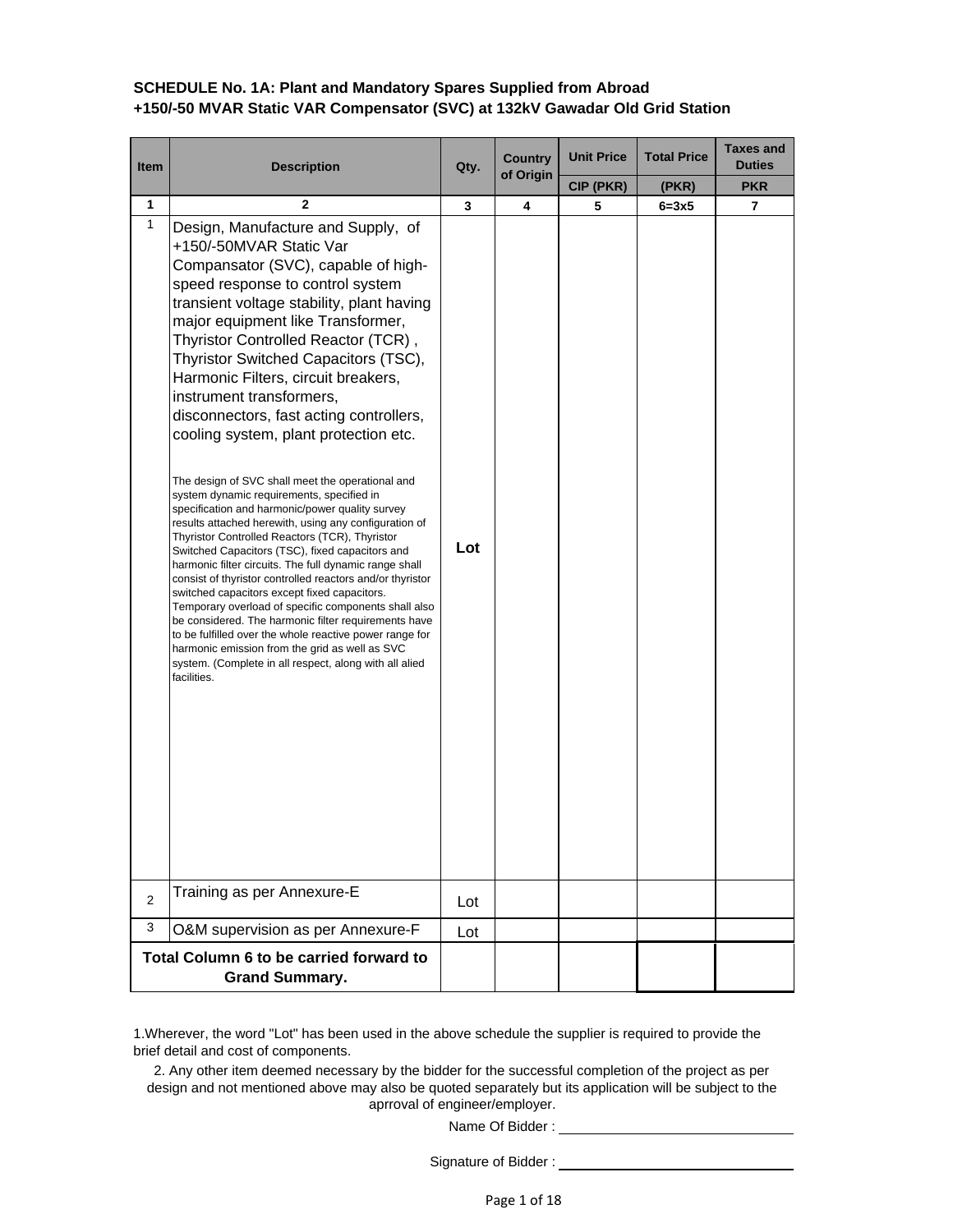# **SCHEDULE No. 1B: Plant and Mandatory spares Supplied from Abroad +150/-50 MVAR Static VAR Compensator (SVC) at 132kV Panjgoor Grid Station**

| <b>Item</b>  | <b>Description</b>                                                                                                                                                                                                                                                                                                                                                                                                                                                                                                                                                                                                                                                                                                                                                                                                                                                                                                                                                                                                                                                                                                                                                                                                                                                      | Qty. | <b>Country</b><br>of Origin | <b>Unit Price</b> | <b>Total Price</b> | <b>Taxes and</b><br><b>Duties</b> |  |
|--------------|-------------------------------------------------------------------------------------------------------------------------------------------------------------------------------------------------------------------------------------------------------------------------------------------------------------------------------------------------------------------------------------------------------------------------------------------------------------------------------------------------------------------------------------------------------------------------------------------------------------------------------------------------------------------------------------------------------------------------------------------------------------------------------------------------------------------------------------------------------------------------------------------------------------------------------------------------------------------------------------------------------------------------------------------------------------------------------------------------------------------------------------------------------------------------------------------------------------------------------------------------------------------------|------|-----------------------------|-------------------|--------------------|-----------------------------------|--|
|              |                                                                                                                                                                                                                                                                                                                                                                                                                                                                                                                                                                                                                                                                                                                                                                                                                                                                                                                                                                                                                                                                                                                                                                                                                                                                         |      |                             | CIP (PKR)         | (PKR)              | <b>PKR</b>                        |  |
| 1            | $\mathbf{z}$                                                                                                                                                                                                                                                                                                                                                                                                                                                                                                                                                                                                                                                                                                                                                                                                                                                                                                                                                                                                                                                                                                                                                                                                                                                            | 3    | 4                           | 5                 | $6 = 3x5$          | $\overline{7}$                    |  |
| $\mathbf{1}$ | Design, Manufacture and Supply of +150/-<br>50MVAR Static Var Compansator (SVC),<br>capable of high-speed response to<br>control system transient voltage stability,<br>plant having major equipment like<br>Transformer, Thyristor Controlled Reactor<br>(TCR), Thyristor Switched Capacitors<br>(TSC), Harmonic Filters, circuit breakers,<br>instrument transformers, disconnectors,<br>fast acting controllers, cooling system,<br>plant protection etc.<br>The design of SVC shall meet the<br>operational and system dynamic<br>requirements, specified in specification<br>and harmonic/power quality survey<br>results attached herewith, using any<br>configuration of Thyristor Controlled<br>Reactors (TCR), Thyristor Switched<br>Capacitors (TSC), fixed capacitors and<br>harmonic filter circuits. The full dynamic<br>range shall consist of thyristor controlled<br>reactors and/or thyristor switched<br>capacitors except fixed capacitors.<br>Temporary overload of specific<br>components shall also be considered.<br>The harmonic filter requirements have to<br>be fulfilled over the whole reactive power<br>range for harmonic emission from the grid<br>as well as SVC system. (Complete in all<br>respect, along with all alied facilities. | Lot  |                             |                   |                    |                                   |  |
| $\mathbf{2}$ | Training as per Annexure-E                                                                                                                                                                                                                                                                                                                                                                                                                                                                                                                                                                                                                                                                                                                                                                                                                                                                                                                                                                                                                                                                                                                                                                                                                                              | Lot  |                             |                   |                    |                                   |  |
| $\mathbf{3}$ | O&M supervision as per Annexure-F                                                                                                                                                                                                                                                                                                                                                                                                                                                                                                                                                                                                                                                                                                                                                                                                                                                                                                                                                                                                                                                                                                                                                                                                                                       | Lot  |                             |                   |                    |                                   |  |
|              | Total Column 6 to be carried forward to<br><b>Grand Summary.</b>                                                                                                                                                                                                                                                                                                                                                                                                                                                                                                                                                                                                                                                                                                                                                                                                                                                                                                                                                                                                                                                                                                                                                                                                        |      |                             |                   |                    |                                   |  |

1.Wherever, the word "Lot" has been used in the above schedule the supplier is required to provide the brief detail and cost of components.

2. Any other item deemed necessary by the bidder for the successful completion of the project as per design and not mentioned above may also be quoted separately but its application will be subject to the aprroval of engineer/employer.

Name Of Bidder :  $\blacksquare$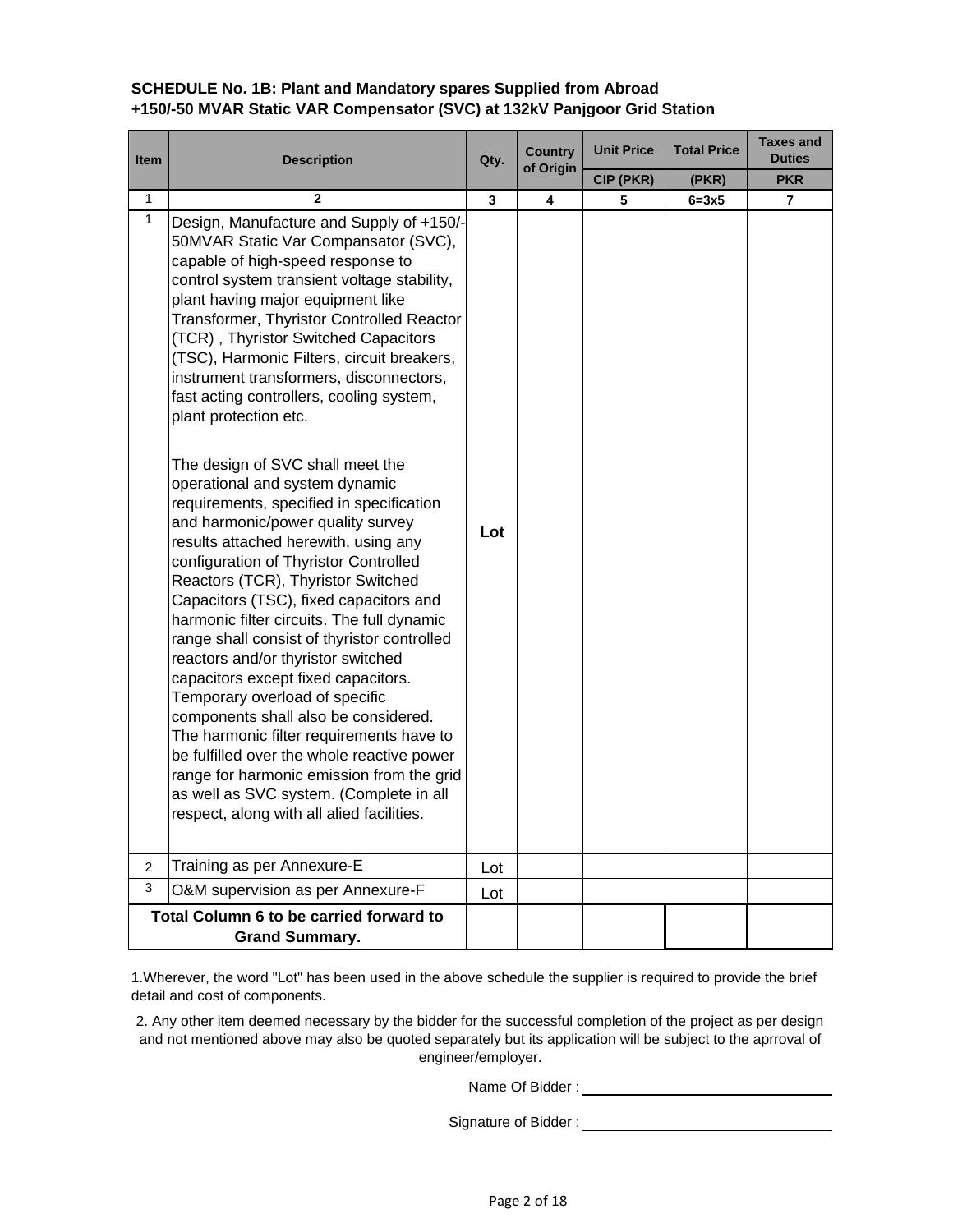### **SCHEDULE No. 2A: Plant and Mandatory Spare supplied from within the Employer's Country**

| <b>Item</b>                                               | <b>Description</b>                                                                                                                                                                                                                                                                                                                                                                                                                                                                                                                                                                                                                                                                                                                                                                                         | Qty. | <b>EXW Unit</b><br><b>Price</b> | <b>Total EXW</b><br><b>Price</b> | <b>Sales Tax</b> | <b>Total Price</b> |
|-----------------------------------------------------------|------------------------------------------------------------------------------------------------------------------------------------------------------------------------------------------------------------------------------------------------------------------------------------------------------------------------------------------------------------------------------------------------------------------------------------------------------------------------------------------------------------------------------------------------------------------------------------------------------------------------------------------------------------------------------------------------------------------------------------------------------------------------------------------------------------|------|---------------------------------|----------------------------------|------------------|--------------------|
| 1                                                         | 2                                                                                                                                                                                                                                                                                                                                                                                                                                                                                                                                                                                                                                                                                                                                                                                                          | 3    | 4                               | $5 = 3x4$                        | 6                | 7                  |
| 1                                                         | Design, Manufacture and Supply of<br>+150/-50 MVAR Static Var<br>Compansator (SVC), capable of high-<br>speed response to control system<br>transient voltage stability, plant having<br>major equipment like Transformer,<br>Thyristor Controlled Reactor (TCR),<br>Thyristor Switched Capacitors (TSC),<br>Harmonic Filters, circuit breakers,<br>instrument transformers,<br>disconnectors, fast acting controllers,<br>cooling system, plant protection etc.                                                                                                                                                                                                                                                                                                                                           |      |                                 |                                  |                  |                    |
|                                                           | The design of SVC shall meet the<br>operational and system dynamic<br>requirements, specified in<br>specification and harmonic/power<br>quality survey results attached<br>herewith, using any configuration of<br>Thyristor Controlled Reactors (TCR),<br>Thyristor Switched Capacitors (TSC),<br>fixed capacitors and harmonic filter<br>circuits. The full dynamic range shall<br>consist of thyristor controlled reactors<br>and/or thyristor switched capacitors<br>except fixed capacitors. Temporary<br>overload of specific components shall<br>also be considered. The harmonic<br>filter requirements have to be fulfilled<br>over the whole reactive power range<br>for harmonic emission from the grid as<br>well as SVC system. (Complete in all<br>respect, along with all alied facilities. | Lot  |                                 |                                  |                  |                    |
| $\overline{2}$                                            | Training as per Annexure-E                                                                                                                                                                                                                                                                                                                                                                                                                                                                                                                                                                                                                                                                                                                                                                                 | Lot  |                                 |                                  |                  |                    |
| 3                                                         | O&M supervision as per Annexure-F                                                                                                                                                                                                                                                                                                                                                                                                                                                                                                                                                                                                                                                                                                                                                                          | Lot  |                                 |                                  |                  |                    |
| Total Column 7 to be carried forward to Grand<br>Summary. |                                                                                                                                                                                                                                                                                                                                                                                                                                                                                                                                                                                                                                                                                                                                                                                                            |      |                                 |                                  |                  |                    |

## **+150/-50 MVAR Static VAR Compensator (SVC) at 132kV Gawadar Old Grid Station**

1.Wherever, the word "Lot" has been used in the above schedule the supplier is required to provide the brief detail and cost of components.

2. Any other item deemed necessary by the bidder for the successful completion of the project as per design and not mentioned above may also be quoted separately but its application will be subject to the aprroval of engineer/employer.

Name Of Bidder :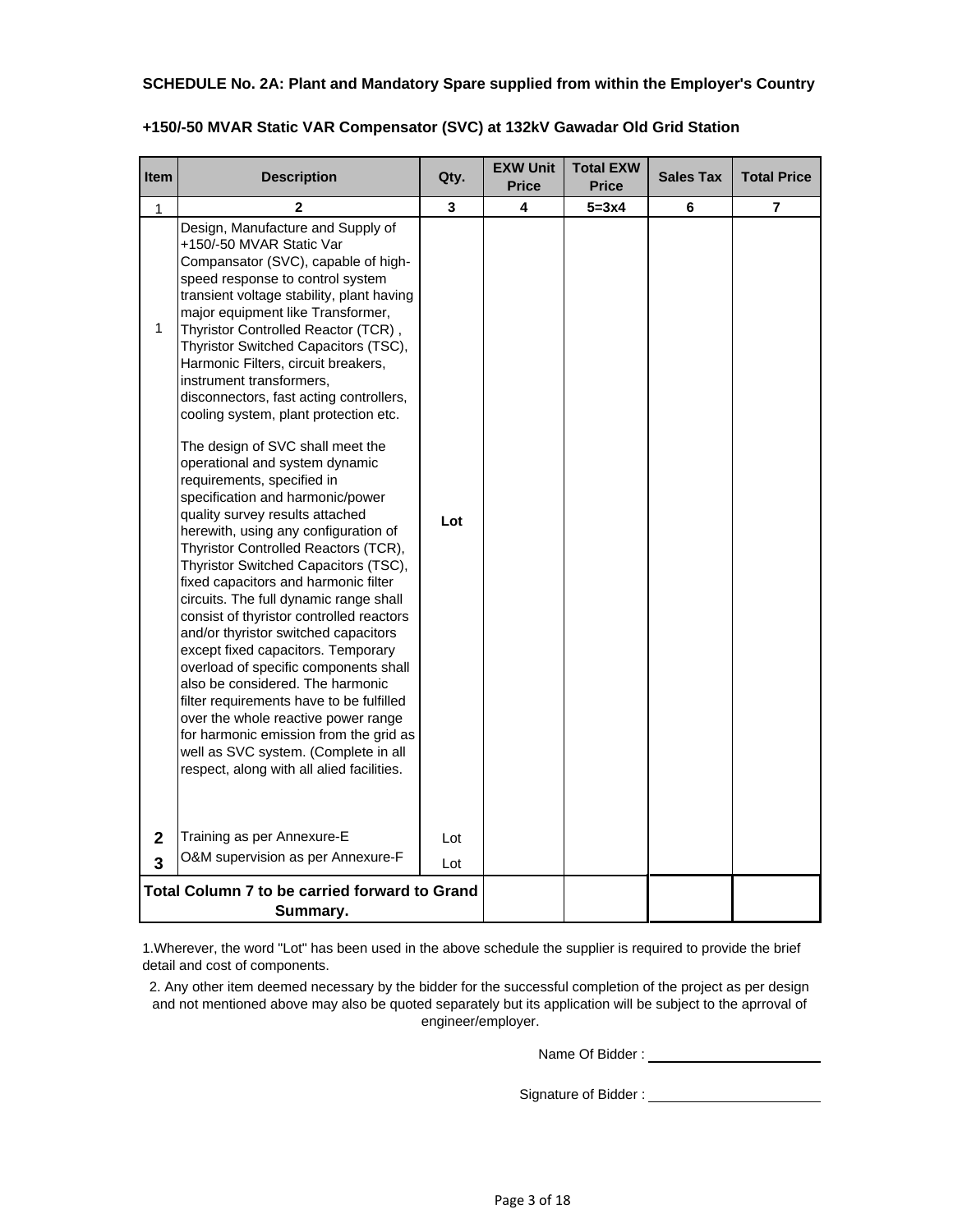### **SCHEDULE No. 2B: Plant and Mandatory Spare supplied from within the Employer's Country**

| <b>Item</b>      | <b>Description</b>                                                                                                                                                                                                                                                                                                                                                                                                                                                                                                                                                                                                                                                                                                                                                                                                                                                               | Qty.              | <b>EXW Unit</b><br><b>Price</b> | <b>Total EXW</b><br><b>Price</b> | <b>Sales Tax</b> | <b>Total Price</b> |
|------------------|----------------------------------------------------------------------------------------------------------------------------------------------------------------------------------------------------------------------------------------------------------------------------------------------------------------------------------------------------------------------------------------------------------------------------------------------------------------------------------------------------------------------------------------------------------------------------------------------------------------------------------------------------------------------------------------------------------------------------------------------------------------------------------------------------------------------------------------------------------------------------------|-------------------|---------------------------------|----------------------------------|------------------|--------------------|
| 1                | $\mathbf{2}$                                                                                                                                                                                                                                                                                                                                                                                                                                                                                                                                                                                                                                                                                                                                                                                                                                                                     | 3                 | 4                               | $5 = 3x4$                        | 6                | 7                  |
| $\mathbf{1}$     | Design, Manufacture, Supply,<br>installation, testing & commissioning<br>of +150/-50MVAR Static Var<br>Compansator (SVC), capable of high-<br>speed response to control system<br>transient voltage stability, plant having<br>major equipment like Transformer,<br>Thyristor Controlled Reactor (TCR),<br>Thyristor Switched Capacitors (TSC),<br>Harmonic Filters, circuit breakers,<br>instrument transformers,<br>disconnectors, fast acting controllers,<br>cooling system, plant protection etc.                                                                                                                                                                                                                                                                                                                                                                           |                   |                                 |                                  |                  |                    |
| $\mathbf 2$<br>3 | The design of SVC shall meet the<br>operational and system dynamic<br>requirements, specified in<br>specification and harmonic/power<br>quality survey results attached<br>herewith, using any configuration of<br>Thyristor Controlled Reactors (TCR),<br>Thyristor Switched Capacitors (TSC),<br>fixed capacitors and harmonic filter<br>circuits. The full dynamic range shall<br>consist of thyristor controlled reactors<br>and/or thyristor switched capacitors<br>except fixed capacitors. Temporary<br>overload of specific components shall<br>also be considered. The harmonic<br>filter requirements have to be fulfilled<br>over the whole reactive power range<br>for harmonic emission from the grid<br>as well as SVC system. (Complete in<br>all respect, along with all alied<br>facilities.<br>Training as per Annexure-E<br>O&M supervision as per Annexure-F | Lot<br>Lot<br>Lot |                                 |                                  |                  |                    |
|                  |                                                                                                                                                                                                                                                                                                                                                                                                                                                                                                                                                                                                                                                                                                                                                                                                                                                                                  |                   |                                 |                                  |                  |                    |
|                  | Total Column 7 to be carried forward to Grand<br>Summary.                                                                                                                                                                                                                                                                                                                                                                                                                                                                                                                                                                                                                                                                                                                                                                                                                        |                   |                                 |                                  |                  |                    |

## **+150/-50 MVAR Static VAR Compensator (SVC) at 132kV Panjgoor Grid Station**

1.Wherever, the word "Lot" has been used in the above schedule the supplier is required to provide the brief detail and cost of components.

2. Any other item deemed necessary by the bidder for the successful completion of the project as per design and not mentioned above may also be quoted separately but its application will be subject to the aprroval of engineer/employer.

Name Of Bidder :

Signature of Bidder : \_\_\_\_\_\_\_\_\_\_\_\_\_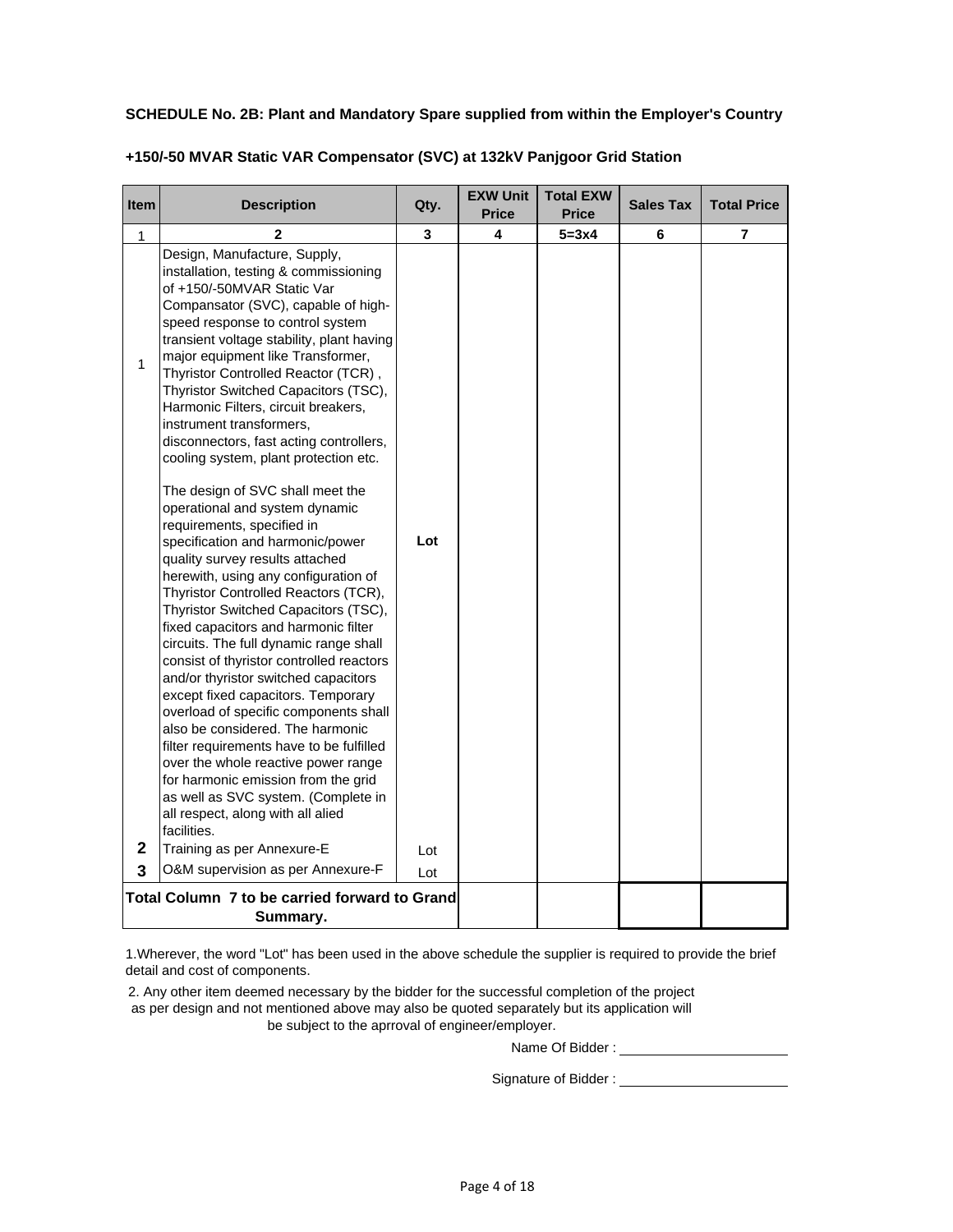### **SCHEDULE No. 3A: Design Services +150/-50 MVAR Static VAR Compensator (SVC) at 132kV Gawadar Old Grid Station**

| <b>Item</b>    | <b>Description</b>                                                                                                                                                                                                                                                                                                                                                                                                                                                                                                                                                                                                                                                                                                                                                                                                                                                                                                                                                 | Qty. | <b>Unit Price</b> | <b>Total Price</b> | <b>PST PRICE</b> | <b>TOTAL</b> |  |
|----------------|--------------------------------------------------------------------------------------------------------------------------------------------------------------------------------------------------------------------------------------------------------------------------------------------------------------------------------------------------------------------------------------------------------------------------------------------------------------------------------------------------------------------------------------------------------------------------------------------------------------------------------------------------------------------------------------------------------------------------------------------------------------------------------------------------------------------------------------------------------------------------------------------------------------------------------------------------------------------|------|-------------------|--------------------|------------------|--------------|--|
|                |                                                                                                                                                                                                                                                                                                                                                                                                                                                                                                                                                                                                                                                                                                                                                                                                                                                                                                                                                                    |      | <b>PKR</b>        | <b>PKR</b>         | <b>PKR</b>       | <b>PKR</b>   |  |
| $\mathbf{1}$   | $\mathbf{2}$                                                                                                                                                                                                                                                                                                                                                                                                                                                                                                                                                                                                                                                                                                                                                                                                                                                                                                                                                       | 3    | 4                 | $5 = 3x4$          | 6                | $7 = 5 + 6$  |  |
| $\mathbf{1}$   | The design of +150/-50 MVAR SVC<br>capable of highspeed response to<br>control system transient voltage stability,<br>which shall meet the operational and<br>system dynamic requirements,<br>specified in specification and<br>harmonic/power quality survey results<br>attached herewith, using any<br>configuration of Thyristor Controlled<br>Reactors (TCR), Thyristor Switched<br>Capacitors (TSC), fixed capacitors and<br>harmonic filter circuits. The full dynamic<br>range shall consist of thyristor controlled<br>reactors and/or thyristor switched<br>capacitors except fixed capacitors.<br>Temporary overload of specific<br>components shall also be considered.<br>The harmonic filter requirements have to<br>be fulfilled over the whole reactive<br>power range for harmonic emission from<br>the grid as well as SVC system,<br>complete in all aspects along with all<br>allied facilities as per international<br>practice, ready to use, | Lot  |                   |                    |                  |              |  |
| $\overline{2}$ | Design of associated civil works to<br>house and install the plant supplied as<br>per schedule 1 or 2 above Including civil<br>works as per schedule No.4<br>The<br>Contractar/Bidder is required to design<br>the civil works according to the<br>requirements (Building Code) of the<br>relevant seismic zone issued by<br>Government of Pakistan. In this context<br>the Contractor/Bidder may obtain the<br>relevant information from Earthquake<br><b>Rehabilitation and Reconstruction</b><br>Authority-ERRA (www.erra.gov.pk)                                                                                                                                                                                                                                                                                                                                                                                                                               | Lot  |                   |                    |                  |              |  |
|                | Total Column 5 to be carried forward to<br><b>Grand Summary.</b>                                                                                                                                                                                                                                                                                                                                                                                                                                                                                                                                                                                                                                                                                                                                                                                                                                                                                                   |      |                   |                    |                  |              |  |

Note: The Bidder will have to provide the Breakup cost of the Design activities, if required by the Engineer/Employer, before award of the Contract.

Name Of Bidder :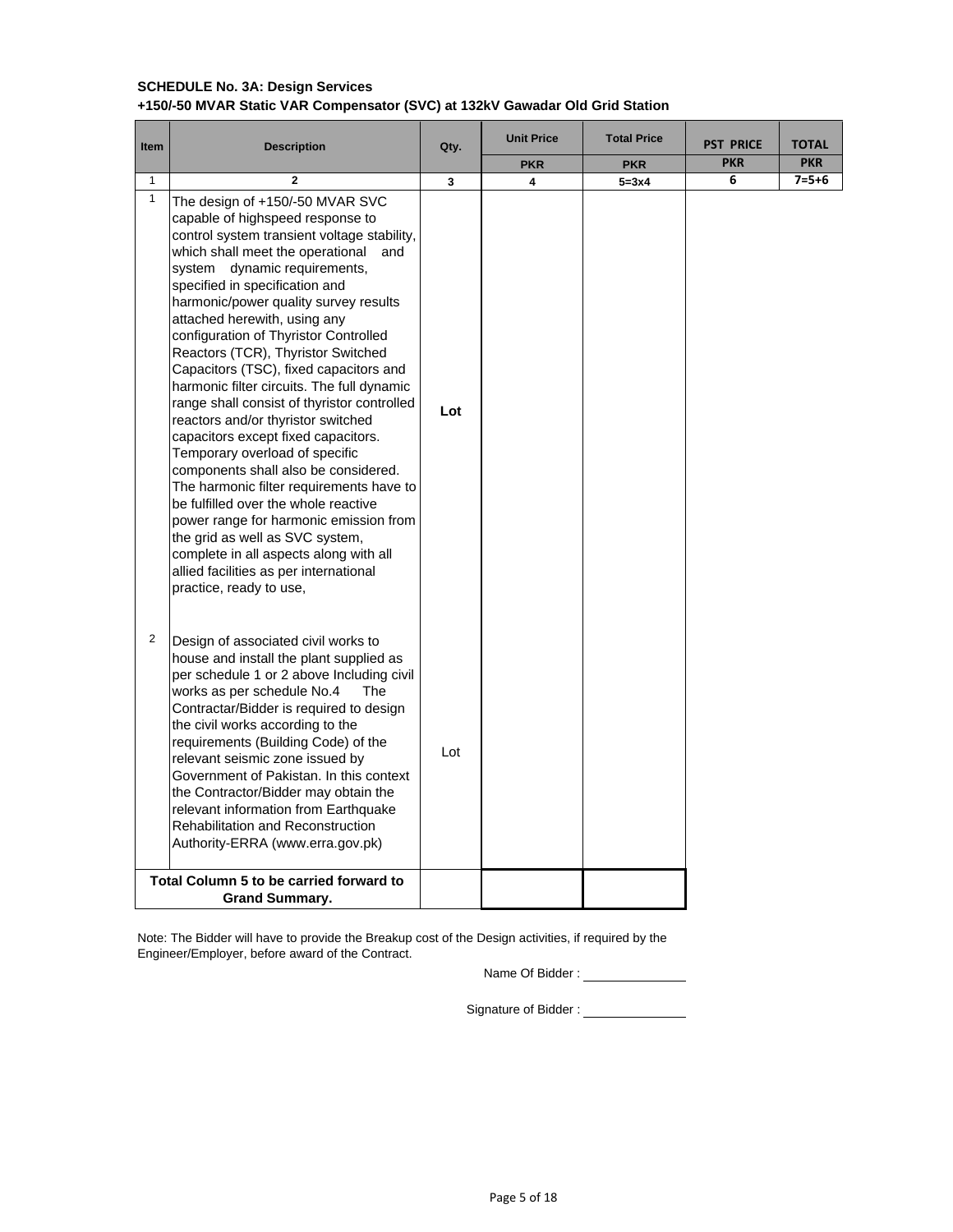## **SCHEDULE No. 3B: Design Services +150/-50 MVAR Static VAR Compensator (SVC) at 132kV Panjgoor Grid Station**

| <b>Item</b>  | <b>Description</b>                                                                                                                                                                                                                                                                                                                                                                                                                                                                                                                                                                                                                                                                                                                                                                                                                                                                                                                                          | Qty. | <b>Unit Price</b> | <b>Total Price</b> | <b>PST PRICE</b> | <b>TOTAL</b> |
|--------------|-------------------------------------------------------------------------------------------------------------------------------------------------------------------------------------------------------------------------------------------------------------------------------------------------------------------------------------------------------------------------------------------------------------------------------------------------------------------------------------------------------------------------------------------------------------------------------------------------------------------------------------------------------------------------------------------------------------------------------------------------------------------------------------------------------------------------------------------------------------------------------------------------------------------------------------------------------------|------|-------------------|--------------------|------------------|--------------|
|              |                                                                                                                                                                                                                                                                                                                                                                                                                                                                                                                                                                                                                                                                                                                                                                                                                                                                                                                                                             |      | <b>PKR</b>        | <b>PKR</b>         | <b>PKR</b>       | <b>PKR</b>   |
| $\mathbf{1}$ | $\overline{2}$                                                                                                                                                                                                                                                                                                                                                                                                                                                                                                                                                                                                                                                                                                                                                                                                                                                                                                                                              | 3    | 4                 | $5 = 3x4$          | 6                | $7 = 5 + 6$  |
| $\mathbf{1}$ | The design of +150/-50MVAR SVC<br>capable of highspeed response to control<br>system transient voltage stability, which<br>shall meet the operational and system<br>dynamic requirements, specified in<br>specification and harmonic/power quality<br>survey results attached herewith, using<br>any configuration of Thyristor Controlled<br>Reactors (TCR), Thyristor Switched<br>Capacitors (TSC), fixed capacitors and<br>harmonic filter circuits. The full dynamic<br>range shall consist of thyristor controlled<br>reactors and/or thyristor switched<br>capacitors except fixed capacitors.<br>Temporary overload of specific<br>components shall also be considered. The<br>harmonic filter requirements have to be<br>fulfilled over the whole reactive power<br>range for harmonic emission from the grid<br>as well as SVC system, complete in all<br>aspects along with all allied facilities as<br>per international practice, ready to use, | Lot  |                   |                    |                  |              |
| 2            | Design of associated civil works to house<br>and install the plant supplied as per<br>schedule 1 or 2 above Including civil<br>works as per schedule No.4<br>The<br>Contractar/Bidder is required to design the<br>civil works according to the requirements<br>(Building Code) of the relevant seismic<br>zone issued by Government of Pakistan.<br>In this context the Contractor/Bidder may<br>obtain the relevant information from<br>Earthquake Rehabilitation and<br>Reconstruction Authority-ERRA<br>(www.erra.gov.pk)                                                                                                                                                                                                                                                                                                                                                                                                                               | Lot  |                   |                    |                  |              |
|              | Total Column 5 to be carried forward to<br><b>Grand Summary.</b>                                                                                                                                                                                                                                                                                                                                                                                                                                                                                                                                                                                                                                                                                                                                                                                                                                                                                            |      |                   |                    |                  |              |

Note: The Bidder will have to provide the Breakup cost of the Design activities, if required by the Engineer/Employer, before award of the Contract.

Name Of Bidder :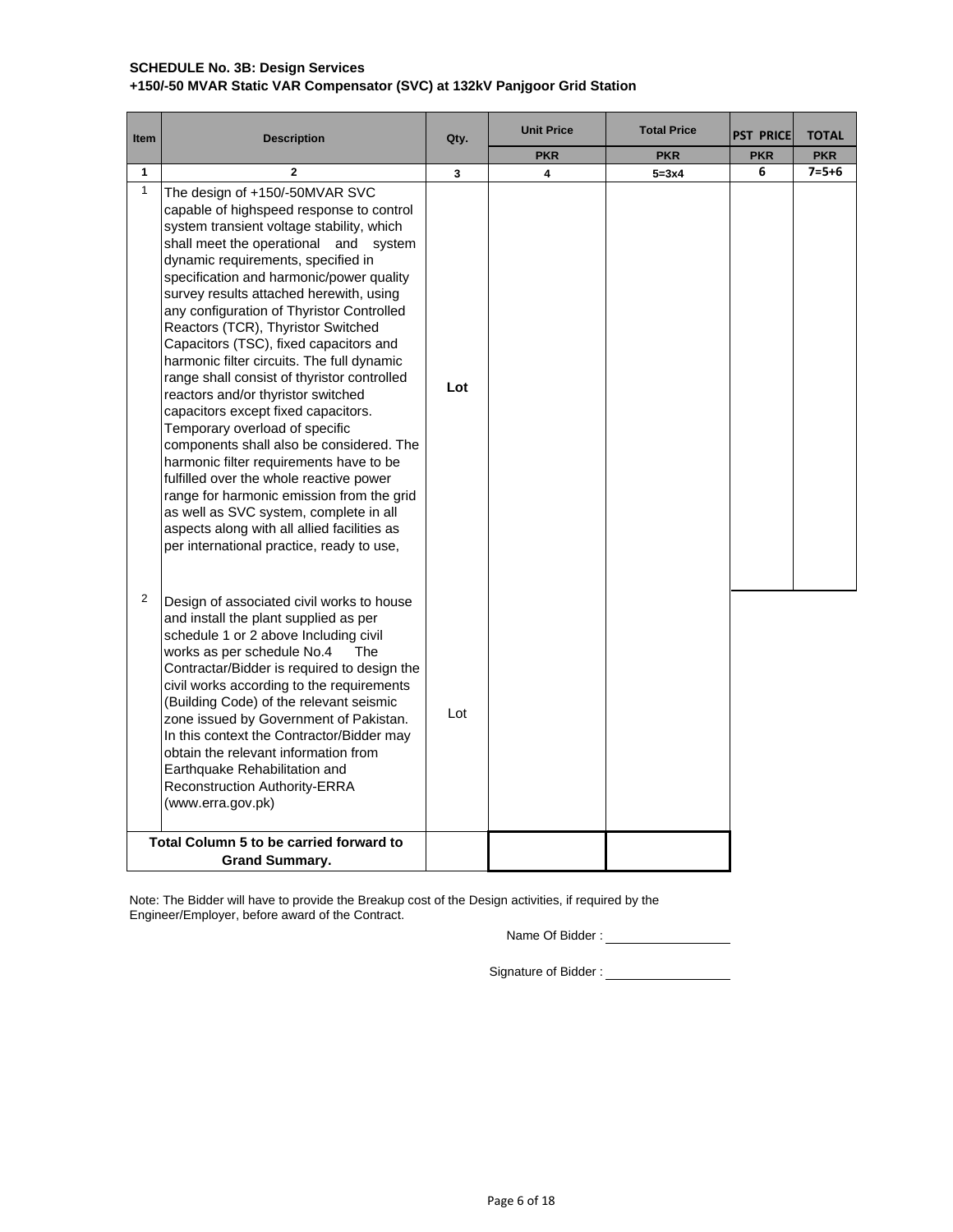| <b>Item</b>       | <b>Description</b>                                                                                                                                                                                                                                                                                                                                                                                                                                                                                                                                                                                                                                                                                                                                        | Qty.       | <b>Unit Price</b> | <b>Total Price</b> | <b>PST Price</b> | <b>Total</b> |
|-------------------|-----------------------------------------------------------------------------------------------------------------------------------------------------------------------------------------------------------------------------------------------------------------------------------------------------------------------------------------------------------------------------------------------------------------------------------------------------------------------------------------------------------------------------------------------------------------------------------------------------------------------------------------------------------------------------------------------------------------------------------------------------------|------------|-------------------|--------------------|------------------|--------------|
|                   |                                                                                                                                                                                                                                                                                                                                                                                                                                                                                                                                                                                                                                                                                                                                                           |            | <b>PKR</b>        | <b>PKR</b>         | <b>PKR</b>       | <b>PKR</b>   |
| $\mathbf{1}$      | $\mathbf{2}$                                                                                                                                                                                                                                                                                                                                                                                                                                                                                                                                                                                                                                                                                                                                              | 3          | 4                 | $5 = 3x4$          | 6                | $7 = 5 + 6$  |
| $\mathbf{1}$<br>2 | Installation, testing and commissioning<br>of the plant to be supplied against<br>schedule No. 1 or 2.<br>Construction (as per NTDC spec.) of<br>associated civil works including control<br>house building, office building<br>transformers foundations, gantries<br>foundations, transformer way, switch<br>yard fence with gate, trenches, draw pit,<br>approach road (within premises of the<br>Plant), water supply and sewerage<br>system including septic tank and<br>collecting tank, etc., Complete in all<br>aspects along with all allied facilities as<br>per international practice, ready to use,<br>and install the plant supplied as per<br>schedule 1 or 2. Please refer to<br>Supplementary Information, Section-6<br>for detail scope. | Lot<br>Lot |                   |                    |                  |              |
| 3                 | Inland transportation and other<br>incidental charges                                                                                                                                                                                                                                                                                                                                                                                                                                                                                                                                                                                                                                                                                                     | Lot        |                   |                    |                  |              |
|                   | Total Column 5 to be carried forward to                                                                                                                                                                                                                                                                                                                                                                                                                                                                                                                                                                                                                                                                                                                   |            |                   |                    |                  |              |
|                   | <b>Grand Summary.</b>                                                                                                                                                                                                                                                                                                                                                                                                                                                                                                                                                                                                                                                                                                                                     |            |                   |                    |                  |              |

### **SCHEDULE No. 4A: Installation and Other Services (including civil works) +150/-50 MVAR Static VAR Compensator (SVC) at 132kV Gawadar Old Grid Station**

1.Wherever, the word "Lot" has been used in the above schedule the supplier is required to provide the brief detail and cost of components.

2. All Civil Works to be carried out as per approved drawings by the Engineer.

3. The Contractor shall be paid for actual quantities installed with the unit rates given in the Bill of quantities.

4. The Contractor shall take all safeguards at site for safety/security of men, material and machinery at his own responsibilty and cost.

Name Of Bidder :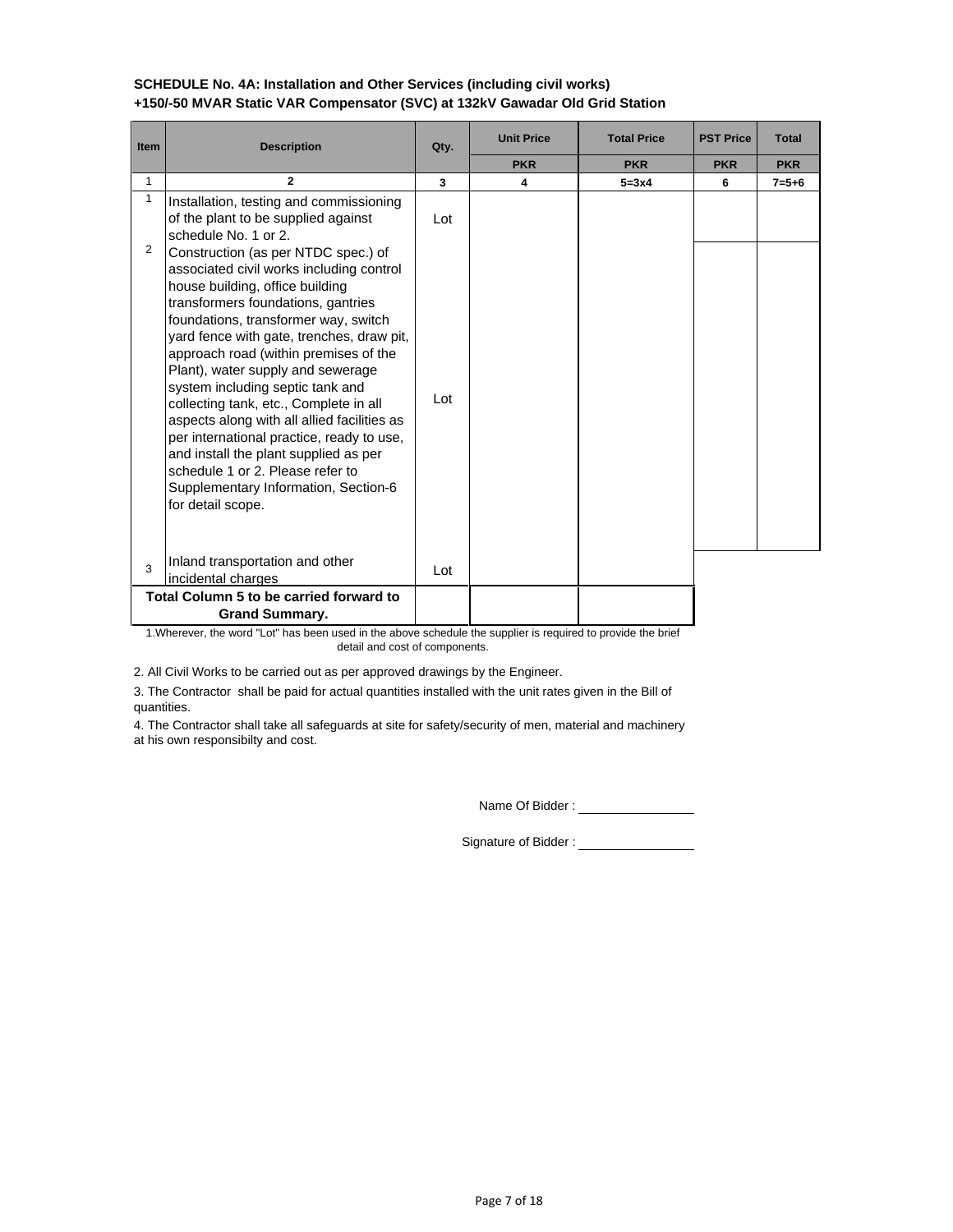## **SCHEDULE No. 4B: Installation and Other Services (including civil works) +150/-50 MVAR Static VAR Compensator (SVC) at 132kV Panjgoor Grid Station**

| Item | <b>Description</b>                                                                                                                                                                                                                                                                                                                                                                                                                                                                                                                                                                                                                           | Qty. | <b>Unit Price</b> | <b>Total Price</b> | <b>PST Price</b> | <b>Total Price</b> |
|------|----------------------------------------------------------------------------------------------------------------------------------------------------------------------------------------------------------------------------------------------------------------------------------------------------------------------------------------------------------------------------------------------------------------------------------------------------------------------------------------------------------------------------------------------------------------------------------------------------------------------------------------------|------|-------------------|--------------------|------------------|--------------------|
|      |                                                                                                                                                                                                                                                                                                                                                                                                                                                                                                                                                                                                                                              |      | <b>PKR</b>        | <b>PKR</b>         | <b>PKR</b>       | <b>PKR</b>         |
| 1    | $\mathbf{2}$                                                                                                                                                                                                                                                                                                                                                                                                                                                                                                                                                                                                                                 | 3    | 4                 | $5 = 3x4$          | 6                | $7 = 5 + 6$        |
| 1    | Installation, testing and commissioning of<br>the plant to be supplied against schedule<br>No. 1 or 2.                                                                                                                                                                                                                                                                                                                                                                                                                                                                                                                                       | Lot  |                   |                    |                  |                    |
| 2    | Construction (as per NTDC spec.) of<br>associated civil works including control<br>house building, office building<br>transformers foundations, gantries<br>foundations, transformer way, switch yard<br>fence with gate, trenches, draw pit,<br>approach road (within premises of the<br>Plant), water supply and sewerage system<br>including septic tank and collecting tank,<br>etc., Complete in all aspects along with all<br>allied facilities as per international<br>practice, ready to use, and install the plant<br>supplied as per schedule 1 or 2. Please<br>refer to Supplementary Information,<br>Section-6 for detail scope. | Lot  |                   |                    |                  |                    |
| 3    | Inland transportation and other incidental<br>charges                                                                                                                                                                                                                                                                                                                                                                                                                                                                                                                                                                                        | Lot  |                   |                    |                  |                    |
|      | Total Column 5 to be carried forward to<br><b>Grand Summary.</b>                                                                                                                                                                                                                                                                                                                                                                                                                                                                                                                                                                             |      |                   |                    |                  |                    |

1.Wherever, the word "Lot" has been used in the above schedule the supplier is required to provide the brief detail and

2. All Civil Works to be carried out as per approved drawings by the Engineer.

3. The Contractor shall be paid for actual quantities installed with the unit rates given in the Bill of quantities.

4. The Contractor shall take all safeguards at site for safety/security of men, material and machinery at his own responsibilty and cost.

Name Of Bidder :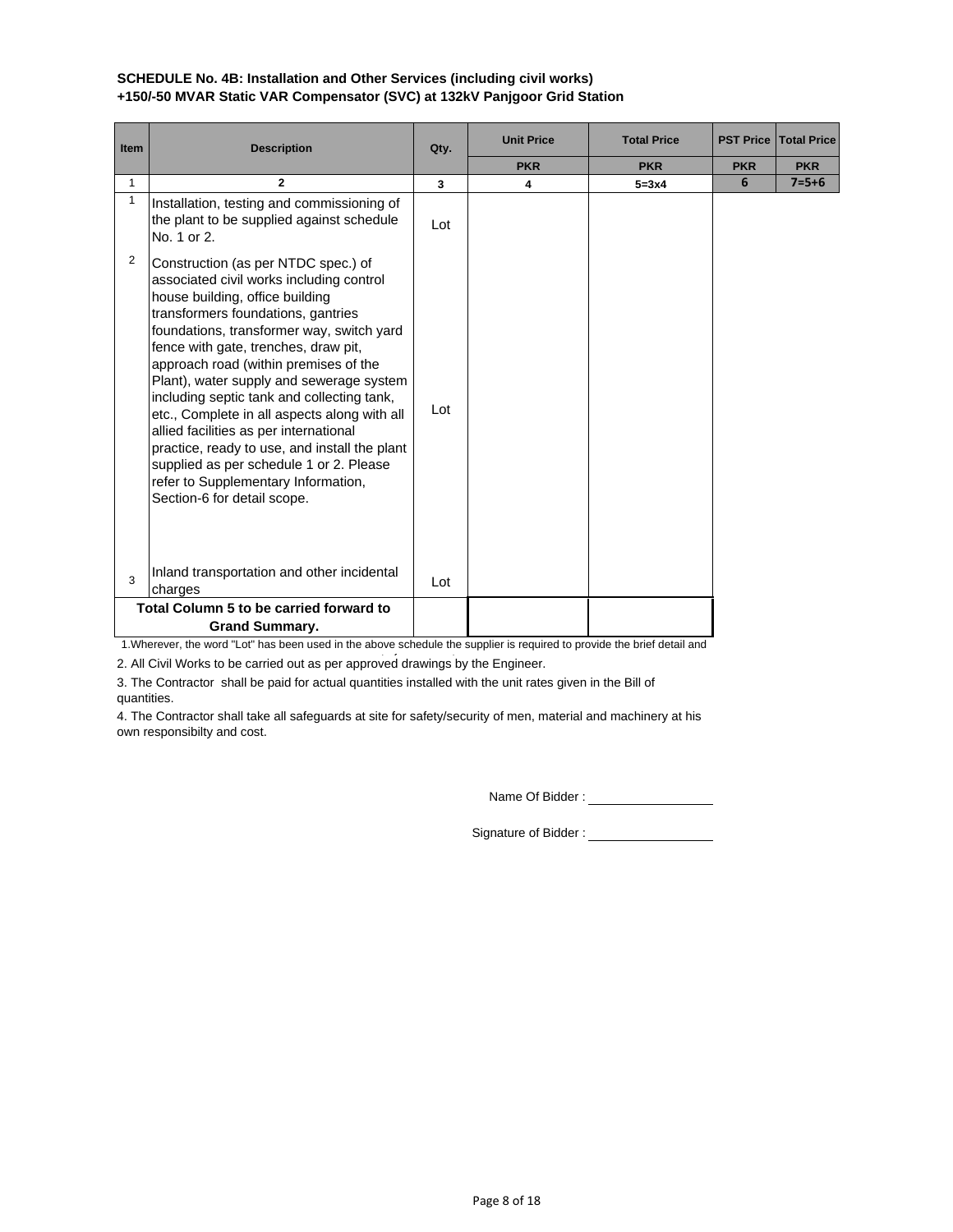# **SCHEDULE No. 5 Grand Summary**

# **+150/-50 MVAR Static VAR Compensator (SVC) at 132kV Gawadar Old and 132kV Panjgoor Grid Station**

| <b>Item</b> | <b>Description</b>                                                  | <b>PKR</b> in millions |
|-------------|---------------------------------------------------------------------|------------------------|
|             | Schedule 1(A to B): Plant and Mandatory Spare Parts Supplied        |                        |
|             | from Abroad                                                         |                        |
| 2           | Schedule 2(A to B): Plant and Mandatory Spare Parts Supplied        |                        |
|             | from Within the Employer's Country                                  |                        |
| 3           | Schedule 3(A to B): Design Services                                 |                        |
| 4           | Schedule 4(A to B): Installation and Other Services including Civil |                        |
|             | Works Including Inland Transportation                               |                        |
| 5           | Provisional Sum                                                     | 300                    |
|             | Grand Total to be carried forward to Letter of Bid                  |                        |

Name Of Bidder :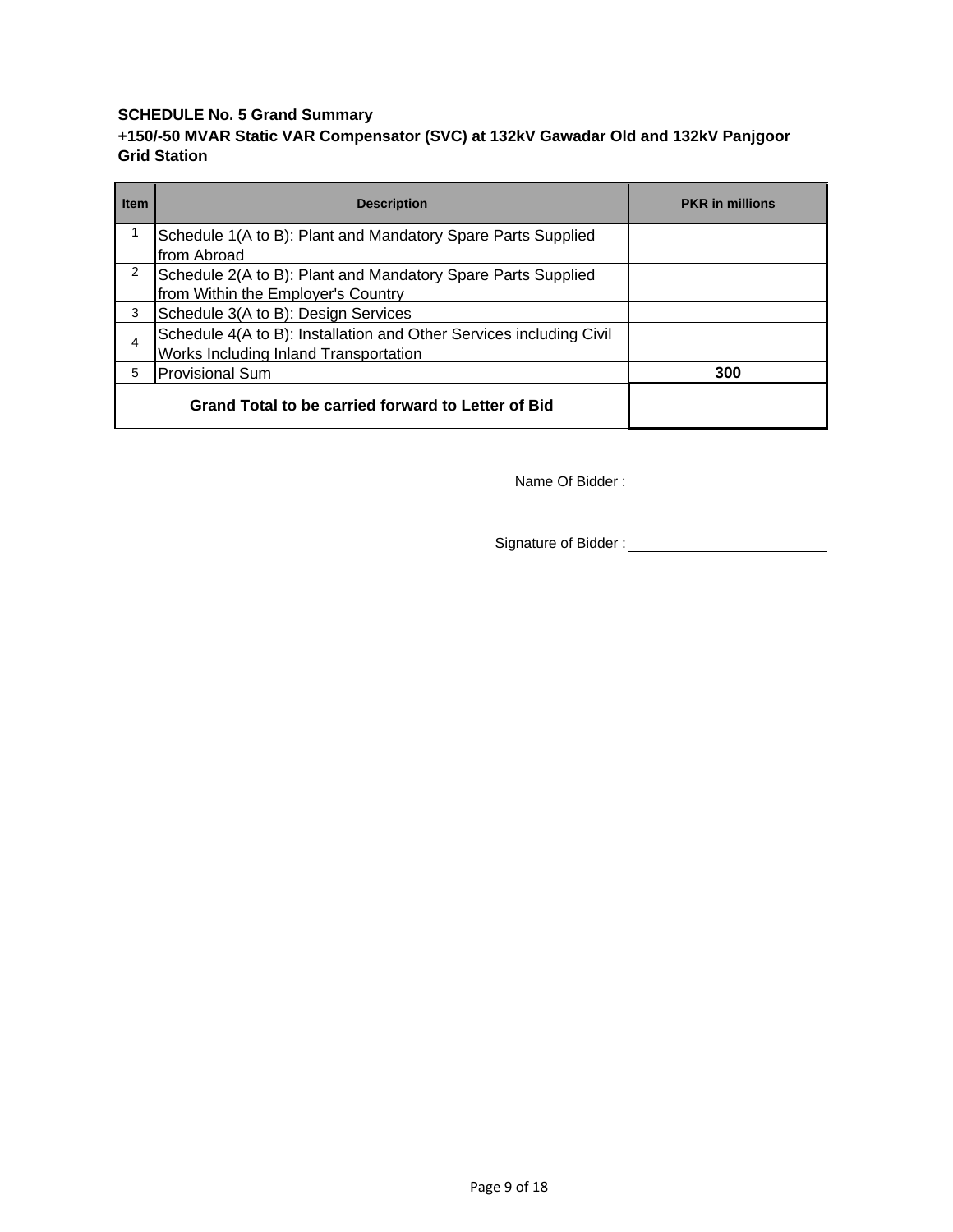|                |                                                          |              |                                                                    | <b>Unit Price</b>                                           | <b>Total Price</b>                                                 |                                                             |
|----------------|----------------------------------------------------------|--------------|--------------------------------------------------------------------|-------------------------------------------------------------|--------------------------------------------------------------------|-------------------------------------------------------------|
| Item           | <b>Description</b>                                       | Qty          | <b>EXW Local</b><br><b>Parts Local</b><br><b>Currency</b><br>(PKR) | <b>CIP Imported</b><br><b>Parts Local</b><br>Currency (PKR) | <b>EXW Local</b><br><b>Parts Local</b><br><b>Currency</b><br>(PKR) | <b>CIP Imported</b><br><b>Parts Local</b><br>Currency (PKR) |
| 1              | $\mathbf{2}$                                             | 3            | 4                                                                  | 5                                                           | $6 = 3 \times 4$                                                   | $7 = 3 \times 5$                                            |
| 1              | <b>Control System</b>                                    |              |                                                                    |                                                             |                                                                    |                                                             |
| $\mathbf{1}$   | Central processor unit                                   | $\mathbf{1}$ |                                                                    |                                                             |                                                                    |                                                             |
| $\overline{2}$ | Digital I/O card                                         | $\mathbf{1}$ |                                                                    |                                                             |                                                                    |                                                             |
| $\mathbf{3}$   | Digital I/O card                                         | $\mathbf{1}$ |                                                                    |                                                             |                                                                    |                                                             |
| 4              | Digital I/O card for trigger set                         | $\mathbf{1}$ |                                                                    |                                                             |                                                                    |                                                             |
| 5              | Profibus communication card                              | $\mathbf{1}$ |                                                                    |                                                             |                                                                    |                                                             |
| 6              | LAN card                                                 | $\mathbf{1}$ |                                                                    |                                                             |                                                                    |                                                             |
| $\overline{7}$ | <b>FLASH Memory Card</b>                                 | 3            |                                                                    |                                                             |                                                                    |                                                             |
| 8              | I/O module                                               | $\mathbf{1}$ |                                                                    |                                                             |                                                                    |                                                             |
| 9              | I/O module                                               | $\mathbf{1}$ |                                                                    |                                                             |                                                                    |                                                             |
| 10             | Control cable                                            | $\mathbf{1}$ |                                                                    |                                                             |                                                                    |                                                             |
| 11             | Control cable                                            | $\mathbf{1}$ |                                                                    |                                                             |                                                                    |                                                             |
| 12             | Logic module                                             | $\mathbf{1}$ |                                                                    |                                                             |                                                                    |                                                             |
| 13             | Voltage to voltage transformer                           | $\mathbf{1}$ |                                                                    |                                                             |                                                                    |                                                             |
| 14             | Current to voltage transformer                           | $\mathbf{1}$ |                                                                    |                                                             |                                                                    |                                                             |
| 15             | Varistor                                                 | $\mathbf{1}$ |                                                                    |                                                             |                                                                    |                                                             |
| 16             | RS232/TTY converter                                      | $\mathbf{1}$ |                                                                    |                                                             |                                                                    |                                                             |
| 17             | POWER OPTOCOUPLER                                        | $\mathbf{1}$ |                                                                    |                                                             |                                                                    |                                                             |
| 18             | INPUT OPTICAL COUPLER DEK-OE                             | $\mathbf{1}$ |                                                                    |                                                             |                                                                    |                                                             |
| 19             | PLC TERMINAL PLC-RSC-24DC/21 Relay<br>module             | 1            |                                                                    |                                                             |                                                                    |                                                             |
| 20             | OPTOCOUPLER EMG10-OV, 110VDC, 1A                         | $\mathbf{1}$ |                                                                    |                                                             |                                                                    |                                                             |
| 21             | VARIOFACE MODULE FLK-D37 SUB/B Special<br>terminal block | $\mathbf{1}$ |                                                                    |                                                             |                                                                    |                                                             |
| 22             | UNIVERSAL ISOLATING AMPLIFIER                            | $\mathbf{1}$ |                                                                    |                                                             |                                                                    |                                                             |
| 23             | CONTACTOR RELAY, 3NO+1NC, Auxiliary<br>Relav             | 1            |                                                                    |                                                             |                                                                    |                                                             |
| 24             | 6MD High Voltage Interface Unit I/O unit                 | $\mathbf{1}$ |                                                                    |                                                             |                                                                    |                                                             |
| 25             | Time synchronization system                              | $\mathbf{1}$ |                                                                    |                                                             |                                                                    |                                                             |
| 26             | <b>LAN</b> switch                                        | $\mathbf{1}$ |                                                                    |                                                             |                                                                    |                                                             |
| 27             | Plug for Profibus connection                             | $\mathbf{1}$ |                                                                    |                                                             |                                                                    |                                                             |
| 28             | Control unit power supply                                | $\mathbf{1}$ |                                                                    |                                                             |                                                                    |                                                             |
| 29             | RS232-RS485 converter                                    | $\mathbf{1}$ |                                                                    |                                                             |                                                                    |                                                             |
| 30             | Fan                                                      | $\mathbf{1}$ |                                                                    |                                                             |                                                                    |                                                             |
| 31             | <b>LAN</b> switch                                        | $\mathbf{1}$ |                                                                    |                                                             |                                                                    |                                                             |
| $\mathbf{2}$   | <b>Protection System</b>                                 |              |                                                                    |                                                             |                                                                    |                                                             |
| $\mathbf{1}$   | Transformer differential protection                      | $\mathbf{1}$ |                                                                    |                                                             |                                                                    |                                                             |
| $\overline{2}$ | Numerical overcurrent protection relay                   | $\mathbf{1}$ |                                                                    |                                                             |                                                                    |                                                             |
| 3              | Numerical overcurrent protection relay                   | $\mathbf{1}$ |                                                                    |                                                             |                                                                    |                                                             |
| 4              | Capacitor protection relay                               | $\mathbf{1}$ |                                                                    |                                                             |                                                                    |                                                             |
| 5              | Lock out Relay                                           | $\mathbf{1}$ |                                                                    |                                                             |                                                                    |                                                             |
| 6              | Trip supervision relay                                   | $\mathbf{1}$ |                                                                    |                                                             |                                                                    |                                                             |
| $\overline{7}$ | DIODE-MODUL                                              | $\mathbf{1}$ |                                                                    |                                                             |                                                                    |                                                             |
| 8              | Voltage supervision relay                                | $\mathbf{1}$ |                                                                    |                                                             |                                                                    |                                                             |
| 9              | Auxiliary relay 2NO+2NC, DC 24V                          | $\mathbf{1}$ |                                                                    |                                                             |                                                                    |                                                             |
| 10             | Auxiliary relay 2NO+2NC, DC 110V                         | $\mathbf{1}$ |                                                                    |                                                             |                                                                    |                                                             |
| 11             | Auxiliary switch block                                   | $\mathbf{1}$ |                                                                    |                                                             |                                                                    |                                                             |
| 12             | Relay module                                             | $\mathbf{1}$ |                                                                    |                                                             |                                                                    |                                                             |
| 13             | <b>FAULT ANNUNCIATOR</b>                                 | $\mathbf{1}$ |                                                                    |                                                             |                                                                    |                                                             |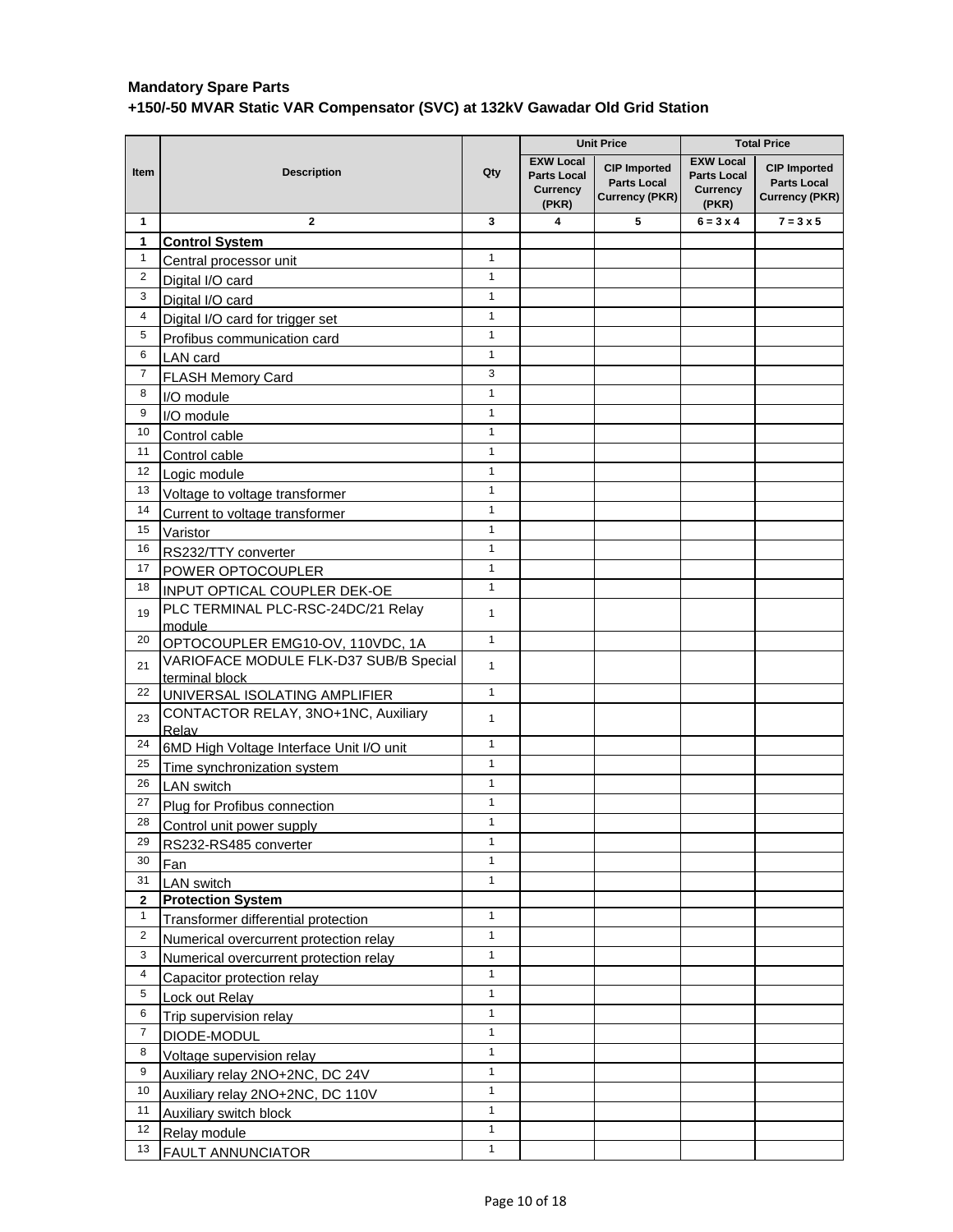|                 |                                                                               |                |                                                             | <b>Unit Price</b>                                           | <b>Total Price</b>                                                 |                                                             |
|-----------------|-------------------------------------------------------------------------------|----------------|-------------------------------------------------------------|-------------------------------------------------------------|--------------------------------------------------------------------|-------------------------------------------------------------|
| <b>Item</b>     | <b>Description</b>                                                            | Qty            | <b>EXW Local</b><br><b>Parts Local</b><br>Currency<br>(PKR) | <b>CIP Imported</b><br><b>Parts Local</b><br>Currency (PKR) | <b>EXW Local</b><br><b>Parts Local</b><br><b>Currency</b><br>(PKR) | <b>CIP Imported</b><br><b>Parts Local</b><br>Currency (PKR) |
| $\mathbf{1}$    | $\mathbf{2}$                                                                  | 3              | 4                                                           | 5                                                           | $6 = 3 \times 4$                                                   | $7 = 3 \times 5$                                            |
| 14              | FT 1 Testswitch                                                               | $\mathbf{1}$   |                                                             |                                                             |                                                                    |                                                             |
| 3               | <b>HMI System</b>                                                             |                |                                                             |                                                             |                                                                    |                                                             |
| $\mathbf{1}$    | Rack PC                                                                       | $\mathbf{1}$   |                                                             |                                                             |                                                                    |                                                             |
| 4               | Digital Fault Recorder                                                        |                |                                                             |                                                             |                                                                    |                                                             |
| $\mathbf{1}$    | DDAU Module (DC Data Acquisition Unit) type<br>Input module for DC values     | $\mathbf{1}$   |                                                             |                                                             |                                                                    |                                                             |
| $\overline{2}$  | VDAU Module (Voltage Data Acquisition Unit)<br>type Input module for voltages | $\mathbf{1}$   |                                                             |                                                             |                                                                    |                                                             |
| 3               | CDAU Module (Current Data Acquisition Unit)<br>type Input module for currents | $\mathbf{1}$   |                                                             |                                                             |                                                                    |                                                             |
| 4               | Ethernet communication card                                                   | $\mathbf{1}$   |                                                             |                                                             |                                                                    |                                                             |
| 5               | Central processor unit                                                        | $\mathbf{1}$   |                                                             |                                                             |                                                                    |                                                             |
| 6               | Synchronizing unit                                                            | $\mathbf{1}$   |                                                             |                                                             |                                                                    |                                                             |
| 5               | <b>Power Supply C&amp;P</b>                                                   |                |                                                             |                                                             |                                                                    |                                                             |
| $\mathbf{1}$    | Net filter SIFI C 10 A, 250 V                                                 | $\mathbf{1}$   |                                                             |                                                             |                                                                    |                                                             |
| 2               | Net filter SIFI C 1 A, 250 V                                                  | $\mathbf{1}$   |                                                             |                                                             |                                                                    |                                                             |
| 3               | Net filter SIFI C 6 A, 250 V                                                  | $\mathbf{1}$   |                                                             |                                                             |                                                                    |                                                             |
| 4               | CIRC.BR. CURRENT SENS. T55 4.5KA 1-P C1<br>МСВ                                | $\mathbf{1}$   |                                                             |                                                             |                                                                    |                                                             |
| 5               | CIRC.BR. CURRENT SENS. T55 4.5KA 1-P C6<br><b>MCB</b>                         | $\mathbf{1}$   |                                                             |                                                             |                                                                    |                                                             |
| 6               | CIRC.BR. CURRENT SENS. T55 4.5KA 1-P<br>C <sub>10</sub> MCB                   | $\mathbf{1}$   |                                                             |                                                             |                                                                    |                                                             |
| $\overline{7}$  | CIRC.BR. CURRENT SENS. T55 4.5KA 2-P C1<br><b>MCB</b>                         | $\mathbf{1}$   |                                                             |                                                             |                                                                    |                                                             |
| 8               | CIRC.BR. CURRENT SENS. T55 4.5KA 2-P C0<br><b>MCB</b>                         | $\mathbf{1}$   |                                                             |                                                             |                                                                    |                                                             |
| 9               | CIRC.BR. CURRENT SENS. T55 4.5KA 2-P C6<br><b>MCB</b>                         | $\mathbf{1}$   |                                                             |                                                             |                                                                    |                                                             |
| 10 <sup>1</sup> | CIRC.BR. CURRENT SENS. T55 4.5KA 2-P C4<br><b>MCB</b>                         | $\mathbf{1}$   |                                                             |                                                             |                                                                    |                                                             |
| 11              | CIRC.BR. CURRENT SENS. T55 4.5KA 2-P<br>C <sub>10</sub> MC <sub>B</sub>       | $\mathbf{1}$   |                                                             |                                                             |                                                                    |                                                             |
| 12              | CIRC.BR. CURRENT SENS. T55 4.5KA 2-P<br>C <sub>16</sub> MCB                   | $\mathbf{1}$   |                                                             |                                                             |                                                                    |                                                             |
| 13              | <b>AUXILIARY SWITCH 1S+1OE F.5SX</b>                                          | $\mathbf{1}$   |                                                             |                                                             |                                                                    |                                                             |
| 14              | Powertronic C354-H-L-R DC/DC chopper                                          | $\mathbf{1}$   |                                                             |                                                             |                                                                    |                                                             |
| 15              | Powertronic C354-H-L-R-WM DC/DC chopper                                       | $\mathbf{1}$   |                                                             |                                                             |                                                                    |                                                             |
| 16              | Powertronic C554-H-L-R DC/DC chopper                                          | $\mathbf{1}$   |                                                             |                                                             |                                                                    |                                                             |
| 17              | Powertronic C658-H-L-R-U DC/DC chopper                                        | $\mathbf{1}$   |                                                             |                                                             |                                                                    |                                                             |
| 18              | Powertronic C659-H-L-R-U (48V) DC/DC                                          | $\mathbf{1}$   |                                                             |                                                             |                                                                    |                                                             |
| 19              | chopper                                                                       | $\mathbf{1}$   |                                                             |                                                             |                                                                    |                                                             |
| 6               | 1 set of terminals<br>Thyristor Valve & Valve Base Electronic                 |                |                                                             |                                                             |                                                                    |                                                             |
|                 |                                                                               |                |                                                             |                                                             |                                                                    |                                                             |
| 1               | Items and quantities per each thyristor branch                                | 3              |                                                             |                                                             |                                                                    |                                                             |
|                 | Thyristor, 5 inch type                                                        | $\overline{2}$ |                                                             |                                                             |                                                                    |                                                             |
| $\overline{2}$  | Snubber capacitor                                                             |                |                                                             |                                                             |                                                                    |                                                             |
| 3               | DC grading resistor                                                           | $\overline{4}$ |                                                             |                                                             |                                                                    |                                                             |
| 4               | Snubber resistor                                                              | $\overline{4}$ |                                                             |                                                             |                                                                    |                                                             |
| 5               | Optical fiber, connecting multi mode star coupler                             | 5              |                                                             |                                                             |                                                                    |                                                             |
| 6               | and thyristor<br>Thyristor voltage monitoring board                           | $\overline{2}$ |                                                             |                                                             |                                                                    |                                                             |
|                 |                                                                               |                |                                                             |                                                             |                                                                    |                                                             |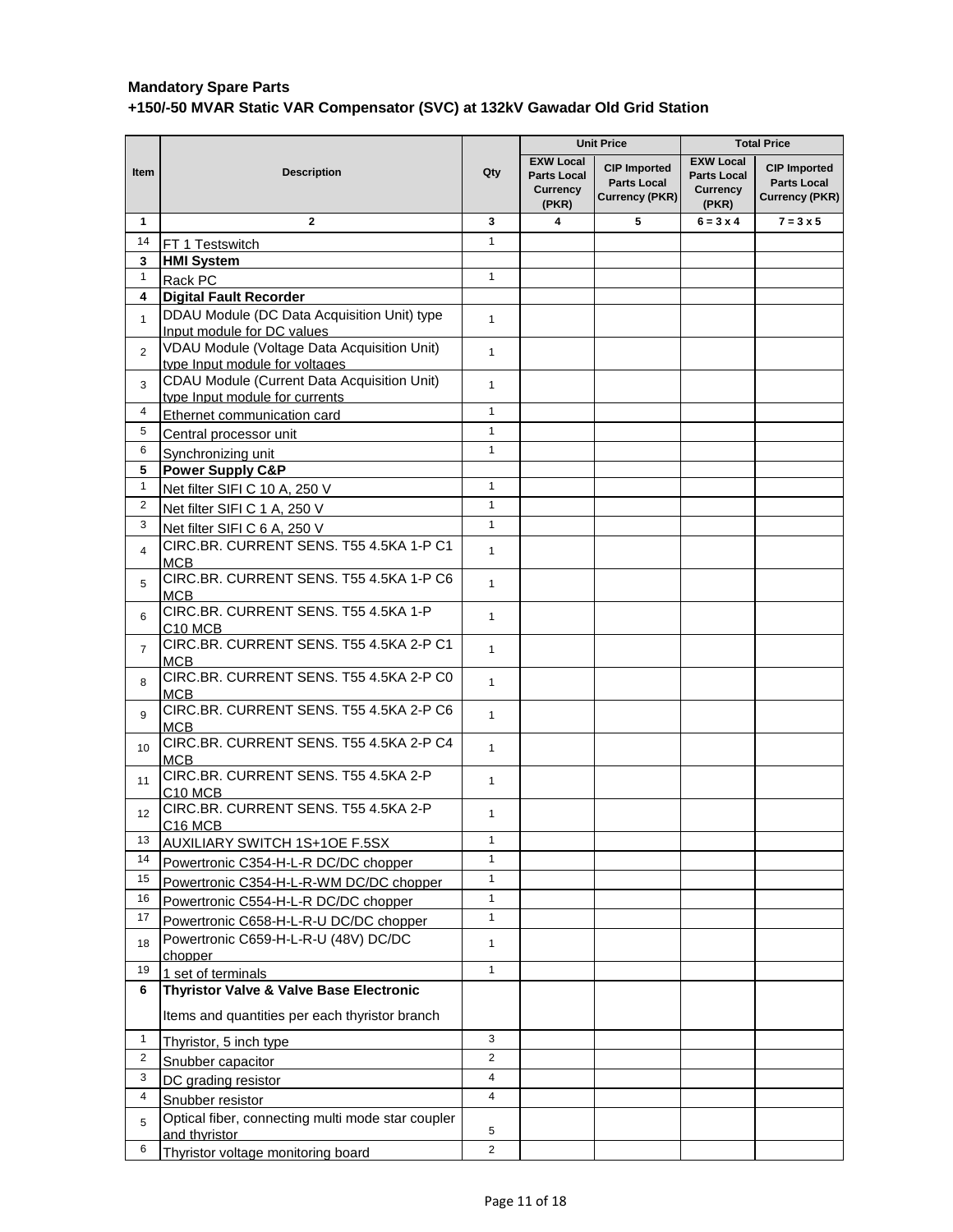|                |                                                                          |                |                                                             | <b>Unit Price</b>                                                  | <b>Total Price</b>                                                 |                                                             |
|----------------|--------------------------------------------------------------------------|----------------|-------------------------------------------------------------|--------------------------------------------------------------------|--------------------------------------------------------------------|-------------------------------------------------------------|
| Item           | <b>Description</b>                                                       | Qty            | <b>EXW Local</b><br><b>Parts Local</b><br>Currency<br>(PKR) | <b>CIP Imported</b><br><b>Parts Local</b><br><b>Currency (PKR)</b> | <b>EXW Local</b><br><b>Parts Local</b><br><b>Currency</b><br>(PKR) | <b>CIP Imported</b><br><b>Parts Local</b><br>Currency (PKR) |
| 1              | $\mathbf{2}$                                                             | 3              | 4                                                           | 5                                                                  | $6 = 3 \times 4$                                                   | $7 = 3 \times 5$                                            |
| $\overline{7}$ | Set of spare parts for valve cooling system                              | $\mathbf{1}$   |                                                             |                                                                    |                                                                    |                                                             |
| 8              | Fiber optic adapter for firing check fiber optics<br>(2 <sub>DCS</sub> ) | $\mathbf{1}$   |                                                             |                                                                    |                                                                    |                                                             |
| 9              | Fiber optic plug connector for firing check fiber<br>optics              | $\overline{2}$ |                                                             |                                                                    |                                                                    |                                                             |
|                | Valve base electronics rack:                                             |                |                                                             |                                                                    |                                                                    |                                                             |
| 10             | Microcontroller printed circuit board                                    | $\mathbf{1}$   |                                                             |                                                                    |                                                                    |                                                             |
| 11             | Light emitter printed circuit board                                      | $\mathbf{1}$   |                                                             |                                                                    |                                                                    |                                                             |
| 12             | Light receiver printed circuit board                                     | $\mathbf{1}$   |                                                             |                                                                    |                                                                    |                                                             |
| 13             | Adapter module printed circuit board                                     | $\mathbf{1}$   |                                                             |                                                                    |                                                                    |                                                             |
| 7              | <b>Capacitors</b>                                                        |                |                                                             |                                                                    |                                                                    |                                                             |
| $\mathbf{1}$   | STF1 Capacitor                                                           | 3              |                                                             |                                                                    |                                                                    |                                                             |
| $\overline{2}$ | STF2 Capacitor                                                           | 3              |                                                             |                                                                    |                                                                    |                                                             |
| 3              | Surge capacitor                                                          | $\mathbf{1}$   |                                                             |                                                                    |                                                                    |                                                             |
| 4              | Set of rack insulators                                                   | $\mathbf{1}$   |                                                             |                                                                    |                                                                    |                                                             |
| 8              | <b>Reactors</b>                                                          |                |                                                             |                                                                    |                                                                    |                                                             |
| $\mathbf{1}$   | <b>TCR Reactor (half coil)</b>                                           | $\mathbf 0$    |                                                             |                                                                    |                                                                    |                                                             |
| $\overline{2}$ | <b>STF Reactor</b>                                                       | $\mathbf 0$    |                                                             |                                                                    |                                                                    |                                                             |
| 3              | <b>STF Resistor</b>                                                      | $\mathbf{1}$   |                                                             |                                                                    |                                                                    |                                                             |
| 4              | Set of spare insulators                                                  | $\mathbf{1}$   |                                                             |                                                                    |                                                                    |                                                             |
| 9              | <b>Power Transformer</b>                                                 |                |                                                             |                                                                    |                                                                    |                                                             |
| $\mathbf{1}$   | HV-Bushing                                                               | $\mathbf{1}$   |                                                             |                                                                    |                                                                    |                                                             |
| $\overline{2}$ | LV Bushing                                                               | $\mathbf{1}$   |                                                             |                                                                    |                                                                    |                                                             |
| 3              | Oil and winding temp. Indicator                                          | $\mathbf{1}$   |                                                             |                                                                    |                                                                    |                                                             |
| 4              | Winding temperature indicator                                            | $\mathbf{1}$   |                                                             |                                                                    |                                                                    |                                                             |
| 5              | Gas relay                                                                | $\mathbf{1}$   |                                                             |                                                                    |                                                                    |                                                             |
| 6              | Gasket set                                                               | $\mathbf{1}$   |                                                             |                                                                    |                                                                    |                                                             |
| 10             | <b>Surge Arrester</b>                                                    |                |                                                             |                                                                    |                                                                    |                                                             |
| $\mathbf{1}$   | <b>HV Surge arrester</b>                                                 | $\mathbf{1}$   |                                                             |                                                                    |                                                                    |                                                             |
| $\overline{2}$ |                                                                          | $\mathbf{1}$   |                                                             |                                                                    |                                                                    |                                                             |
| 11             | LV Surge arrestor<br><b>MV - Switch Gear Unit</b>                        |                |                                                             |                                                                    |                                                                    |                                                             |
| $\mathbf{1}$   | Spare part package                                                       | $\mathbf{1}$   |                                                             |                                                                    |                                                                    |                                                             |
| 12             | <b>Thyristor Cooling Plant</b>                                           |                |                                                             |                                                                    |                                                                    |                                                             |
| $\mathbf{1}$   | Pump fine water circuit                                                  | $\mathbf{1}$   |                                                             |                                                                    |                                                                    |                                                             |
| 3              | Level Switch (expansion tank)                                            | $\mathbf{1}$   |                                                             |                                                                    |                                                                    |                                                             |
| $\overline{4}$ |                                                                          | $\mathbf{1}$   |                                                             |                                                                    |                                                                    |                                                             |
| 5              | Ion Exchanger                                                            | $\mathbf{1}$   |                                                             |                                                                    |                                                                    |                                                             |
| 6              | Ion Exchanger resin filling                                              | $\mathbf{1}$   |                                                             |                                                                    |                                                                    |                                                             |
| $\overline{7}$ | Conductance meter                                                        | $\mathbf{1}$   |                                                             |                                                                    |                                                                    |                                                             |
|                | Solenoid valve                                                           | $\mathbf{1}$   |                                                             |                                                                    |                                                                    |                                                             |
| 8              | Filter cartridges                                                        |                |                                                             |                                                                    |                                                                    |                                                             |
| 9              | Digital thermometer                                                      | $\mathbf{1}$   |                                                             |                                                                    |                                                                    |                                                             |
| 10             | Digital pressure gauge                                                   | $\mathbf{1}$   |                                                             |                                                                    |                                                                    |                                                             |
| 11             | Flow meter fine water circuit                                            | $\mathbf{1}$   |                                                             |                                                                    |                                                                    |                                                             |
| 12             | Set control spares                                                       | $\mathbf{1}$   |                                                             |                                                                    |                                                                    |                                                             |
| 13             | Miscellaneous                                                            |                |                                                             |                                                                    |                                                                    |                                                             |
| 1              | Set AC/DC Supply spares                                                  | $\mathbf{1}$   |                                                             |                                                                    |                                                                    |                                                             |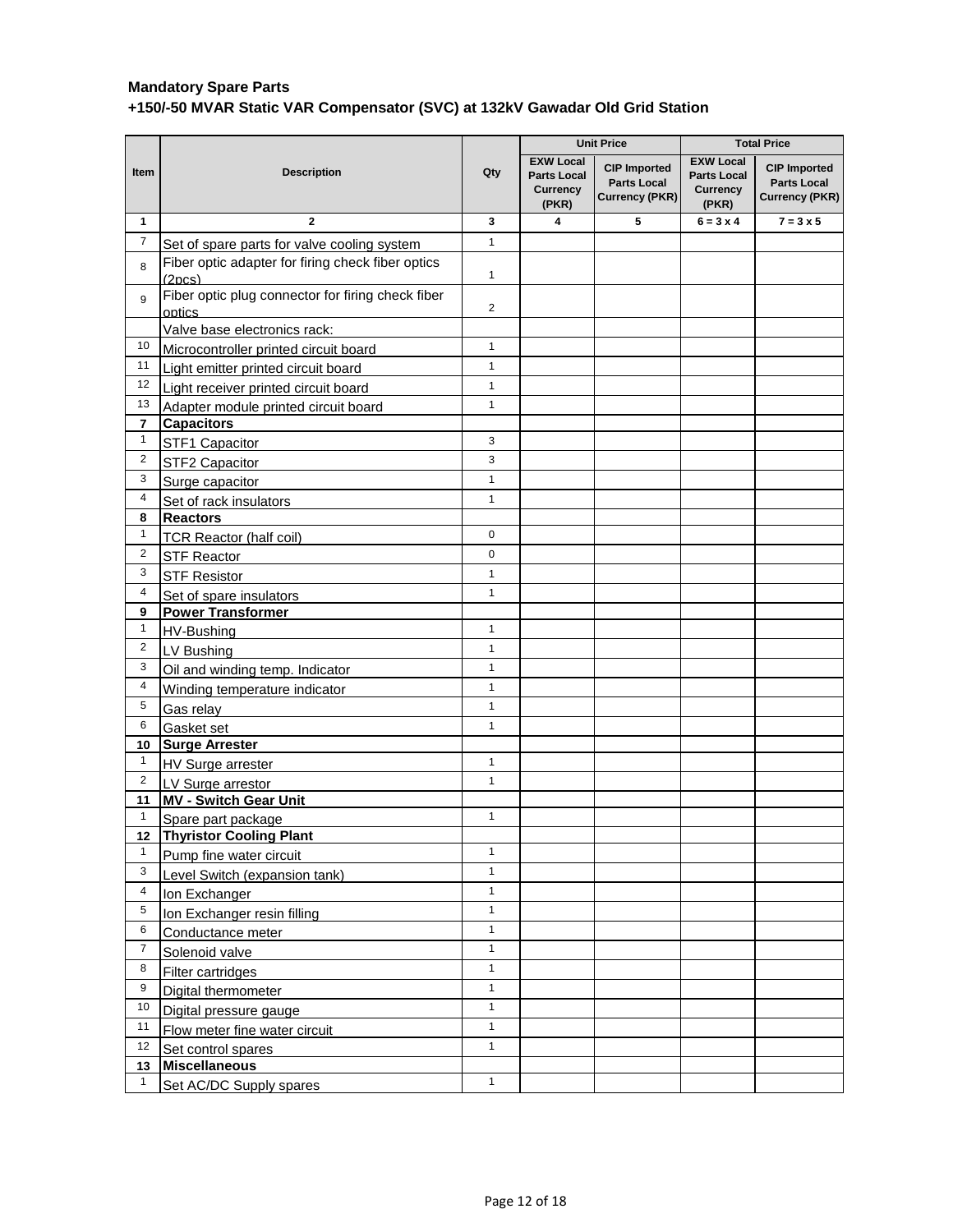|                |                                                          |              | <b>Unit Price</b>                                        |                                                                    | <b>Total Price</b>                                                 |                                                                       |
|----------------|----------------------------------------------------------|--------------|----------------------------------------------------------|--------------------------------------------------------------------|--------------------------------------------------------------------|-----------------------------------------------------------------------|
| Item           | <b>Description</b>                                       | Qty          | <b>EXW Local Parts</b><br><b>Local Currency</b><br>(PKR) | <b>CIP Imported</b><br><b>Parts Local</b><br><b>Currency (PKR)</b> | <b>EXW Local</b><br><b>Parts Local</b><br><b>Currency</b><br>(PKR) | <b>CIP Imported</b><br><b>Parts Local</b><br><b>Currency</b><br>(PKR) |
| $\mathbf{1}$   | $\overline{2}$                                           | 3            | 4                                                        | 5                                                                  | $6 = 3 \times 4$                                                   | $7 = 3 \times 5$                                                      |
| 1              | <b>Control System</b>                                    |              |                                                          |                                                                    |                                                                    |                                                                       |
| $\mathbf{1}$   | Central processor unit                                   | $\mathbf{1}$ |                                                          |                                                                    |                                                                    |                                                                       |
| $\overline{c}$ | Digital I/O card                                         | $\mathbf{1}$ |                                                          |                                                                    |                                                                    |                                                                       |
| 3              | Digital I/O card                                         | $\mathbf{1}$ |                                                          |                                                                    |                                                                    |                                                                       |
| 4              | Digital I/O card for trigger set                         | $\mathbf{1}$ |                                                          |                                                                    |                                                                    |                                                                       |
| 5              | Profibus communication card                              | $\mathbf{1}$ |                                                          |                                                                    |                                                                    |                                                                       |
| 6              | LAN card                                                 | $\mathbf{1}$ |                                                          |                                                                    |                                                                    |                                                                       |
| 7              | <b>FLASH Memory Card</b>                                 | 3            |                                                          |                                                                    |                                                                    |                                                                       |
| 8              | I/O module                                               | $\mathbf{1}$ |                                                          |                                                                    |                                                                    |                                                                       |
| 9              | I/O module                                               | $\mathbf{1}$ |                                                          |                                                                    |                                                                    |                                                                       |
| 10             | Control cable                                            | $\mathbf{1}$ |                                                          |                                                                    |                                                                    |                                                                       |
| 11             | Control cable                                            | $\mathbf{1}$ |                                                          |                                                                    |                                                                    |                                                                       |
| 12             | Logic module                                             | $\mathbf{1}$ |                                                          |                                                                    |                                                                    |                                                                       |
| 13             | Voltage to voltage transformer                           | 1            |                                                          |                                                                    |                                                                    |                                                                       |
| 14             | Current to voltage transformer                           | $\mathbf{1}$ |                                                          |                                                                    |                                                                    |                                                                       |
| 15             | Varistor                                                 | $\mathbf{1}$ |                                                          |                                                                    |                                                                    |                                                                       |
| 16             | RS232/TTY converter                                      | $\mathbf{1}$ |                                                          |                                                                    |                                                                    |                                                                       |
| 17             | POWER OPTOCOUPLER                                        | $\mathbf{1}$ |                                                          |                                                                    |                                                                    |                                                                       |
| 18             | INPUT OPTICAL COUPLER DEK-OE                             | $\mathbf{1}$ |                                                          |                                                                    |                                                                    |                                                                       |
| 19             | PLC TERMINAL PLC-RSC-24DC/21 Relay<br>module             | 1            |                                                          |                                                                    |                                                                    |                                                                       |
| 20             | OPTOCOUPLER EMG10-OV, 110VDC, 1A                         | $\mathbf{1}$ |                                                          |                                                                    |                                                                    |                                                                       |
| 21             | VARIOFACE MODULE FLK-D37 SUB/B<br>Special terminal block | $\mathbf{1}$ |                                                          |                                                                    |                                                                    |                                                                       |
| 22             | UNIVERSAL ISOLATING AMPLIFIER                            | $\mathbf{1}$ |                                                          |                                                                    |                                                                    |                                                                       |
| 23             | CONTACTOR RELAY, 3NO+1NC, Auxiliary<br>Relav             | $\mathbf{1}$ |                                                          |                                                                    |                                                                    |                                                                       |
| 24             | 6MD High Voltage Interface Unit I/O unit                 | $\mathbf{1}$ |                                                          |                                                                    |                                                                    |                                                                       |
| 25             | Time synchronization system                              | $\mathbf{1}$ |                                                          |                                                                    |                                                                    |                                                                       |
| 26             | <b>LAN</b> switch                                        | $\mathbf{1}$ |                                                          |                                                                    |                                                                    |                                                                       |
| 27             | Plug for Profibus connection                             | $\mathbf{1}$ |                                                          |                                                                    |                                                                    |                                                                       |
| 28             | Control unit power supply                                | 1            |                                                          |                                                                    |                                                                    |                                                                       |
| 29             | RS232-RS485 converter                                    | $\mathbf{1}$ |                                                          |                                                                    |                                                                    |                                                                       |
| 30             | Fan                                                      | $\mathbf{1}$ |                                                          |                                                                    |                                                                    |                                                                       |
| 31             | <b>LAN</b> switch                                        | $\mathbf{1}$ |                                                          |                                                                    |                                                                    |                                                                       |
| $\mathbf{2}$   | <b>Protection System</b>                                 |              |                                                          |                                                                    |                                                                    |                                                                       |
| $\mathbf{1}$   | Transformer differential protection                      | $\mathbf{1}$ |                                                          |                                                                    |                                                                    |                                                                       |
| $\overline{2}$ | Numerical overcurrent protection relay                   | $\mathbf{1}$ |                                                          |                                                                    |                                                                    |                                                                       |
| 3              | Numerical overcurrent protection relay                   | $\mathbf{1}$ |                                                          |                                                                    |                                                                    |                                                                       |
| 4              | Capacitor protection relay                               | $\mathbf{1}$ |                                                          |                                                                    |                                                                    |                                                                       |
| 5              | Lock out Relay                                           | $\mathbf{1}$ |                                                          |                                                                    |                                                                    |                                                                       |
| 6              | Trip supervision relay                                   | $\mathbf{1}$ |                                                          |                                                                    |                                                                    |                                                                       |
| $\overline{7}$ | DIODE-MODUL                                              | $\mathbf{1}$ |                                                          |                                                                    |                                                                    |                                                                       |
| 8              | Voltage supervision relay                                | $\mathbf{1}$ |                                                          |                                                                    |                                                                    |                                                                       |
| 9              | Auxiliary relay 2NO+2NC, DC 24V                          | $\mathbf{1}$ |                                                          |                                                                    |                                                                    |                                                                       |
| 10             | Auxiliary relay 2NO+2NC, DC 110V                         | $\mathbf{1}$ |                                                          |                                                                    |                                                                    |                                                                       |
| 11             | Auxiliary switch block                                   | $\mathbf{1}$ |                                                          |                                                                    |                                                                    |                                                                       |
| 12             | Relay module                                             | $\mathbf{1}$ |                                                          |                                                                    |                                                                    |                                                                       |
|                |                                                          |              |                                                          |                                                                    |                                                                    |                                                                       |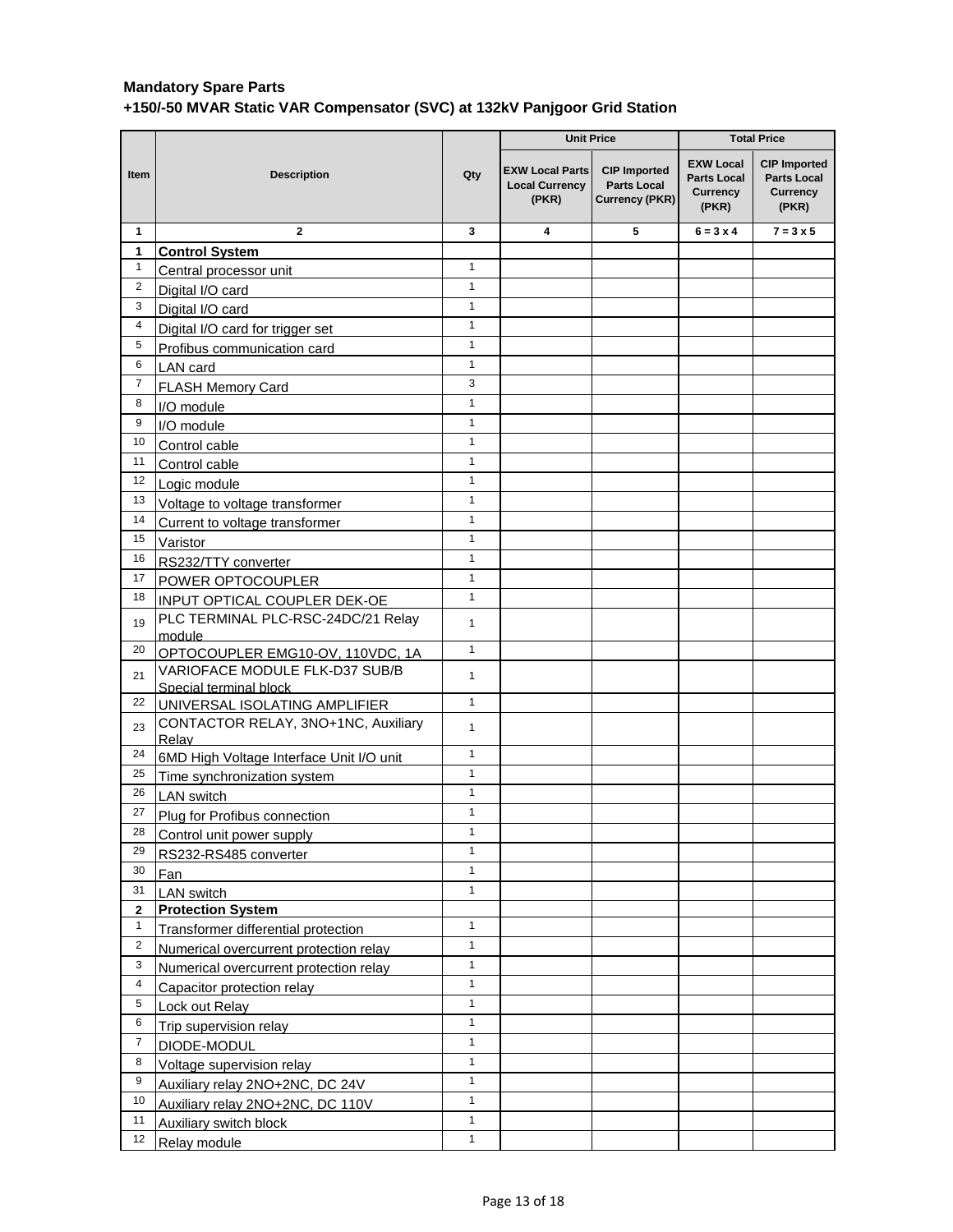|                         |                                                                                 | <b>Unit Price</b>            |                                                          |                                                             | <b>Total Price</b>                                          |                                                                       |
|-------------------------|---------------------------------------------------------------------------------|------------------------------|----------------------------------------------------------|-------------------------------------------------------------|-------------------------------------------------------------|-----------------------------------------------------------------------|
| Item                    | <b>Description</b>                                                              | Qty                          | <b>EXW Local Parts</b><br><b>Local Currency</b><br>(PKR) | <b>CIP Imported</b><br><b>Parts Local</b><br>Currency (PKR) | <b>EXW Local</b><br><b>Parts Local</b><br>Currency<br>(PKR) | <b>CIP Imported</b><br><b>Parts Local</b><br><b>Currency</b><br>(PKR) |
| $\mathbf{1}$            | $\mathbf{2}$                                                                    | 3                            | 4                                                        | 5                                                           | $6 = 3 \times 4$                                            | $7 = 3 \times 5$                                                      |
| 13                      | <b>FAULT ANNUNCIATOR</b>                                                        | $\mathbf{1}$                 |                                                          |                                                             |                                                             |                                                                       |
| 14                      | FT 1 Testswitch                                                                 | $\mathbf{1}$                 |                                                          |                                                             |                                                             |                                                                       |
| 3                       | <b>HMI System</b>                                                               |                              |                                                          |                                                             |                                                             |                                                                       |
| $\mathbf{1}$            | Rack PC                                                                         | $\mathbf{1}$                 |                                                          |                                                             |                                                             |                                                                       |
| 4                       | <b>Digital Fault Recorder</b>                                                   |                              |                                                          |                                                             |                                                             |                                                                       |
| $\mathbf{1}$            | DDAU Module (DC Data Acquisition Unit) type<br>Input module for DC values       | $\mathbf{1}$                 |                                                          |                                                             |                                                             |                                                                       |
| $\overline{2}$          | VDAU Module (Voltage Data Acquisition Unit)<br>type Input module for voltages   | $\mathbf{1}$                 |                                                          |                                                             |                                                             |                                                                       |
| 3                       | CDAU Module (Current Data Acquisition Unit)<br>type Input module for currents   | $\mathbf{1}$                 |                                                          |                                                             |                                                             |                                                                       |
| 4                       | Ethernet communication card                                                     | $\mathbf{1}$                 |                                                          |                                                             |                                                             |                                                                       |
| 5                       | Central processor unit                                                          | $\mathbf{1}$                 |                                                          |                                                             |                                                             |                                                                       |
| 6                       | Synchronizing unit                                                              | $\mathbf{1}$                 |                                                          |                                                             |                                                             |                                                                       |
| 5                       | <b>Power Supply C&amp;P</b>                                                     |                              |                                                          |                                                             |                                                             |                                                                       |
| $\mathbf{1}$            | Net filter SIFI C 10 A, 250 V                                                   | $\mathbf{1}$                 |                                                          |                                                             |                                                             |                                                                       |
| $\overline{2}$          | Net filter SIFI C 1 A, 250 V                                                    | $\mathbf{1}$                 |                                                          |                                                             |                                                             |                                                                       |
| 3                       | Net filter SIFI C 6 A, 250 V                                                    | $\mathbf{1}$                 |                                                          |                                                             |                                                             |                                                                       |
| $\overline{\mathbf{4}}$ | CIRC.BR. CURRENT SENS. T55 4.5KA 1-P<br>C1 MCB                                  | $\mathbf{1}$                 |                                                          |                                                             |                                                             |                                                                       |
| 5                       | CIRC.BR. CURRENT SENS. T55 4.5KA 1-P<br>C6 MCB                                  | $\mathbf{1}$                 |                                                          |                                                             |                                                             |                                                                       |
| 6                       | CIRC.BR. CURRENT SENS. T55 4.5KA 1-P<br>C <sub>10</sub> MC <sub>B</sub>         | $\mathbf{1}$                 |                                                          |                                                             |                                                             |                                                                       |
| $\overline{7}$          | CIRC.BR. CURRENT SENS. T55 4.5KA 2-P<br>C1 MCB                                  | $\mathbf{1}$                 |                                                          |                                                             |                                                             |                                                                       |
| 8                       | CIRC.BR. CURRENT SENS. T55 4.5KA 2-P<br>C0 MCB                                  | $\mathbf{1}$                 |                                                          |                                                             |                                                             |                                                                       |
| 9                       | CIRC.BR. CURRENT SENS. T55 4.5KA 2-P<br>C6 MCB                                  | $\mathbf{1}$                 |                                                          |                                                             |                                                             |                                                                       |
| 10 <sup>1</sup>         | CIRC.BR. CURRENT SENS. T55 4.5KA 2-P<br>C <sub>4</sub> MC <sub>B</sub>          | $\mathbf{1}$                 |                                                          |                                                             |                                                             |                                                                       |
| 11                      | CIRC.BR. CURRENT SENS. T55 4.5KA 2-P<br>C <sub>10</sub> MC <sub>B</sub>         | $\mathbf{1}$                 |                                                          |                                                             |                                                             |                                                                       |
| 12                      | CIRC.BR. CURRENT SENS. T55 4.5KA 2-P<br>C <sub>16</sub> MC <sub>B</sub>         | $\mathbf{1}$                 |                                                          |                                                             |                                                             |                                                                       |
| 13                      | AUXILIARY SWITCH 1S+1OE F.5SX                                                   | $\mathbf{1}$                 |                                                          |                                                             |                                                             |                                                                       |
| 14<br>15                | Powertronic C354-H-L-R DC/DC chopper                                            | $\mathbf{1}$<br>$\mathbf{1}$ |                                                          |                                                             |                                                             |                                                                       |
| 16                      | Powertronic C354-H-L-R-WM DC/DC chopper<br>Powertronic C554-H-L-R DC/DC chopper | $\mathbf{1}$                 |                                                          |                                                             |                                                             |                                                                       |
| 17                      | Powertronic C658-H-L-R-U DC/DC chopper                                          | $\mathbf{1}$                 |                                                          |                                                             |                                                             |                                                                       |
| 18                      | Powertronic C659-H-L-R-U (48V) DC/DC<br>chopper                                 | $\mathbf{1}$                 |                                                          |                                                             |                                                             |                                                                       |
| 19                      | 1 set of terminals                                                              | $\mathbf{1}$                 |                                                          |                                                             |                                                             |                                                                       |
| 6                       | Thyristor Valve & Valve Base Electronic                                         |                              |                                                          |                                                             |                                                             |                                                                       |
|                         | Items and quantities per each thyristor branch                                  |                              |                                                          |                                                             |                                                             |                                                                       |
| $\mathbf{1}$            | Thyristor, 5 inch type                                                          | 3                            |                                                          |                                                             |                                                             |                                                                       |
| $\overline{2}$          | Snubber capacitor                                                               | $\overline{2}$               |                                                          |                                                             |                                                             |                                                                       |
| 3                       | DC grading resistor                                                             | $\overline{4}$               |                                                          |                                                             |                                                             |                                                                       |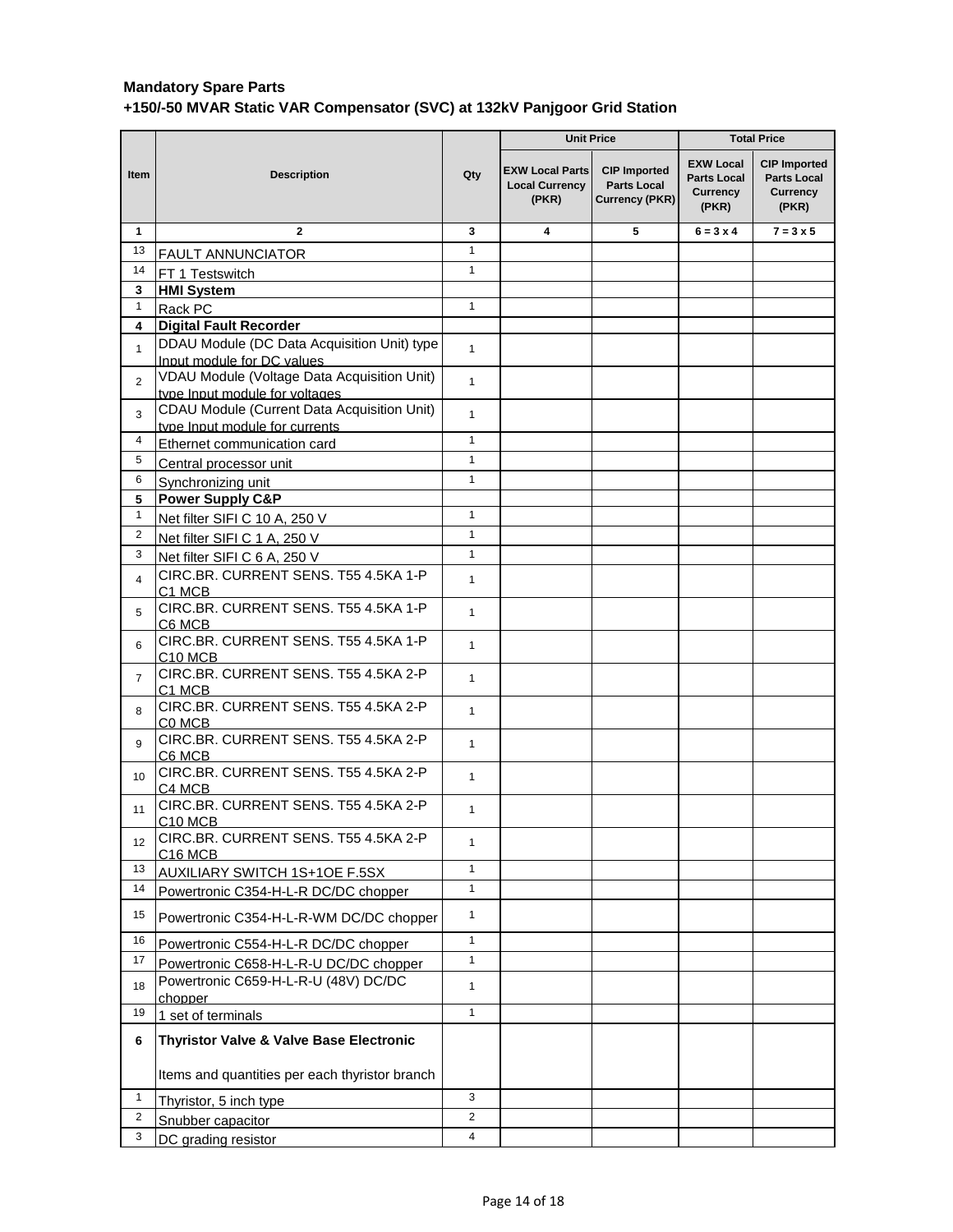|                              |                                                                          |                | <b>Unit Price</b>                                        |                                                                    | <b>Total Price</b>                                                 |                                                                       |
|------------------------------|--------------------------------------------------------------------------|----------------|----------------------------------------------------------|--------------------------------------------------------------------|--------------------------------------------------------------------|-----------------------------------------------------------------------|
| Item                         | <b>Description</b>                                                       | Qty            | <b>EXW Local Parts</b><br><b>Local Currency</b><br>(PKR) | <b>CIP Imported</b><br><b>Parts Local</b><br><b>Currency (PKR)</b> | <b>EXW Local</b><br><b>Parts Local</b><br><b>Currency</b><br>(PKR) | <b>CIP Imported</b><br><b>Parts Local</b><br><b>Currency</b><br>(PKR) |
| $\mathbf{1}$                 | $\mathbf{2}$                                                             | 3              | 4                                                        | 5                                                                  | $6 = 3 \times 4$                                                   | $7 = 3 \times 5$                                                      |
| 4                            | Snubber resistor                                                         | $\overline{4}$ |                                                          |                                                                    |                                                                    |                                                                       |
| 5                            | Optical fiber, connecting multi mode star                                |                |                                                          |                                                                    |                                                                    |                                                                       |
|                              | coupler and thyristor                                                    | 5              |                                                          |                                                                    |                                                                    |                                                                       |
| 6                            | Thyristor voltage monitoring board                                       | $\overline{2}$ |                                                          |                                                                    |                                                                    |                                                                       |
| $\overline{7}$               | Set of spare parts for valve cooling system                              | $\mathbf{1}$   |                                                          |                                                                    |                                                                    |                                                                       |
| 8                            | Fiber optic adapter for firing check fiber optics<br>(2 <sub>DCS</sub> ) | 1              |                                                          |                                                                    |                                                                    |                                                                       |
| 9                            | Fiber optic plug connector for firing check fiber                        | $\overline{2}$ |                                                          |                                                                    |                                                                    |                                                                       |
|                              | optics                                                                   |                |                                                          |                                                                    |                                                                    |                                                                       |
| 10                           | Valve base electronics rack:                                             |                |                                                          |                                                                    |                                                                    |                                                                       |
| 11                           | Microcontroller printed circuit board                                    | $\mathbf{1}$   |                                                          |                                                                    |                                                                    |                                                                       |
| 12                           | Light emitter printed circuit board                                      | $\mathbf{1}$   |                                                          |                                                                    |                                                                    |                                                                       |
| 13                           | Light receiver printed circuit board                                     | $\mathbf{1}$   |                                                          |                                                                    |                                                                    |                                                                       |
|                              | Adapter module printed circuit board                                     | 1              |                                                          |                                                                    |                                                                    |                                                                       |
| $\overline{\mathbf{r}}$<br>1 | <b>Capacitors</b>                                                        | 3              |                                                          |                                                                    |                                                                    |                                                                       |
| $\overline{c}$               | STF1 Capacitor                                                           | 3              |                                                          |                                                                    |                                                                    |                                                                       |
| 3                            | STF2 Capacitor                                                           | $\mathbf{1}$   |                                                          |                                                                    |                                                                    |                                                                       |
| 4                            | Surge capacitor                                                          | $\mathbf{1}$   |                                                          |                                                                    |                                                                    |                                                                       |
| 8                            | Set of rack insulators<br><b>Reactors</b>                                |                |                                                          |                                                                    |                                                                    |                                                                       |
| 1                            | <b>TCR Reactor (half coil)</b>                                           | $\pmb{0}$      |                                                          |                                                                    |                                                                    |                                                                       |
| 2                            | <b>STF Reactor</b>                                                       | 0              |                                                          |                                                                    |                                                                    |                                                                       |
| 3                            | <b>STF Resistor</b>                                                      | $\mathbf{1}$   |                                                          |                                                                    |                                                                    |                                                                       |
| 4                            | Set of spare insulators                                                  | $\mathbf{1}$   |                                                          |                                                                    |                                                                    |                                                                       |
| 9                            | <b>Power Transformer</b>                                                 |                |                                                          |                                                                    |                                                                    |                                                                       |
| 1                            | HV-Bushing                                                               | 1              |                                                          |                                                                    |                                                                    |                                                                       |
| $\overline{c}$               | LV Bushing                                                               | $\mathbf{1}$   |                                                          |                                                                    |                                                                    |                                                                       |
| 3                            | Oil and winding temp. Indicator                                          | $\mathbf{1}$   |                                                          |                                                                    |                                                                    |                                                                       |
| 4                            | Winding temperature indicator                                            | $\mathbf{1}$   |                                                          |                                                                    |                                                                    |                                                                       |
| 5                            | Gas relay                                                                | $\mathbf{1}$   |                                                          |                                                                    |                                                                    |                                                                       |
| 6                            | Gasket set                                                               | $\mathbf{1}$   |                                                          |                                                                    |                                                                    |                                                                       |
| 10                           | <b>Surge Arrester</b>                                                    |                |                                                          |                                                                    |                                                                    |                                                                       |
| 1                            | HV Surge arrester                                                        | $\mathbf{1}$   |                                                          |                                                                    |                                                                    |                                                                       |
| $\overline{2}$               | LV Surge arrestor                                                        | $\mathbf{1}$   |                                                          |                                                                    |                                                                    |                                                                       |
| 11                           | <b>MV - Switch Gear Unit</b>                                             |                |                                                          |                                                                    |                                                                    |                                                                       |
| $\mathbf{1}$                 | Spare part package                                                       | $\mathbf{1}$   |                                                          |                                                                    |                                                                    |                                                                       |
| 12                           | <b>Thyristor Cooling Plant</b>                                           |                |                                                          |                                                                    |                                                                    |                                                                       |
| $\mathbf{1}$                 | Pump fine water circuit                                                  | $\mathbf{1}$   |                                                          |                                                                    |                                                                    |                                                                       |
| 3                            | Level Switch (expansion tank)                                            | $\mathbf{1}$   |                                                          |                                                                    |                                                                    |                                                                       |
| 4                            | Ion Exchanger                                                            | $\mathbf{1}$   |                                                          |                                                                    |                                                                    |                                                                       |
| 5                            | Ion Exchanger resin filling                                              | $\mathbf{1}$   |                                                          |                                                                    |                                                                    |                                                                       |
| 6                            | Conductance meter                                                        | $\mathbf{1}$   |                                                          |                                                                    |                                                                    |                                                                       |
| $\overline{7}$               | Solenoid valve                                                           | $\mathbf{1}$   |                                                          |                                                                    |                                                                    |                                                                       |
| 8                            | Filter cartridges                                                        | $\mathbf{1}$   |                                                          |                                                                    |                                                                    |                                                                       |
| 9                            | Digital thermometer                                                      | $\mathbf{1}$   |                                                          |                                                                    |                                                                    |                                                                       |
| 10                           | Digital pressure gauge                                                   | $\mathbf{1}$   |                                                          |                                                                    |                                                                    |                                                                       |
| 11                           | Flow meter fine water circuit                                            | $\mathbf{1}$   |                                                          |                                                                    |                                                                    |                                                                       |
| 12                           | Set control spares                                                       | $\mathbf{1}$   |                                                          |                                                                    |                                                                    |                                                                       |
| 13                           | <b>Miscellaneous</b>                                                     |                |                                                          |                                                                    |                                                                    |                                                                       |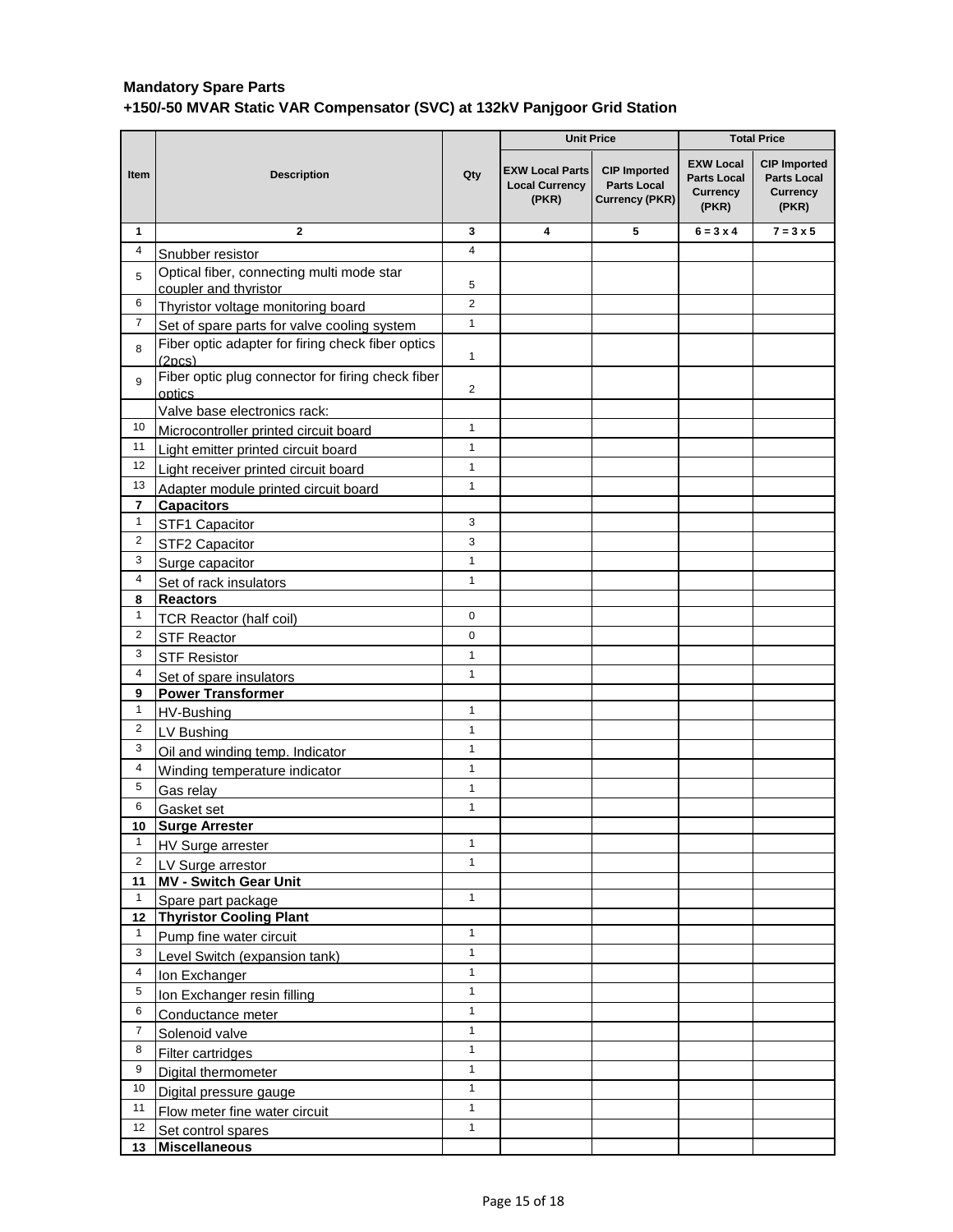| <b>Item</b> | <b>Description</b>      | Qty | <b>Unit Price</b>                                        |                                                                    | <b>Total Price</b>                                                 |                                                                |
|-------------|-------------------------|-----|----------------------------------------------------------|--------------------------------------------------------------------|--------------------------------------------------------------------|----------------------------------------------------------------|
|             |                         |     | <b>EXW Local Parts</b><br><b>Local Currency</b><br>(PKR) | <b>CIP Imported</b><br><b>Parts Local</b><br><b>Currency (PKR)</b> | <b>EXW Local</b><br><b>Parts Local</b><br><b>Currency</b><br>(PKR) | <b>CIP Imported</b><br><b>Parts Local</b><br>Currency<br>(PKR) |
|             |                         |     | 4                                                        |                                                                    | $6 = 3 \times 4$                                                   | $7 = 3 \times 5$                                               |
|             | Set AC/DC Supply spares |     |                                                          |                                                                    |                                                                    |                                                                |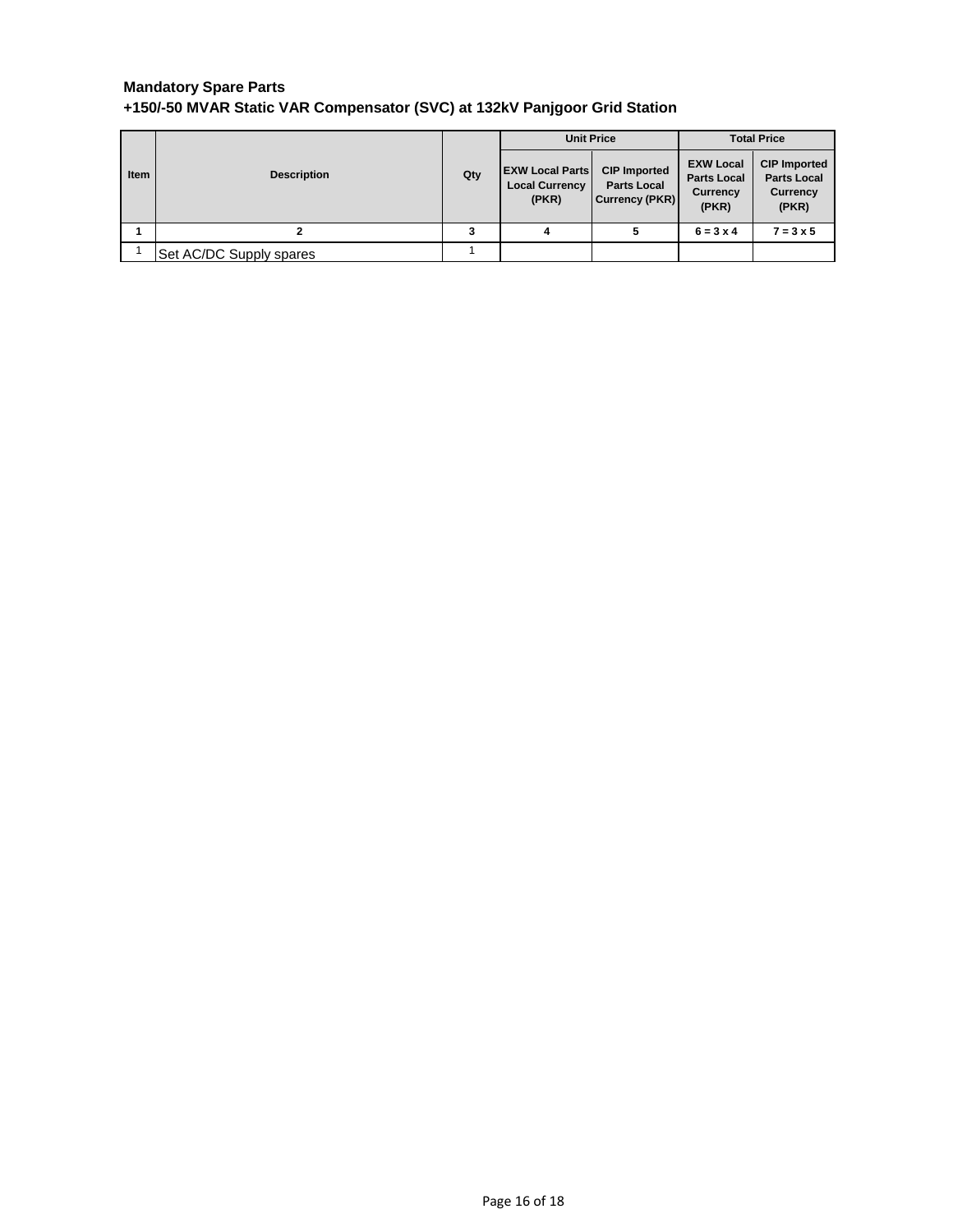# Training Schedule

The Contractor /Manufacturer/Supplier shall provide Operation and Maintenance (O&M) on job training to NTDC nominated Engineers and technical staff. In this context the person deputed by the Contractor /Manufacturer/Supplier for O&M supervision of the installed Plant (as per Annexure-F) shall also be responsible for the above mentioned training. Furthermore, the Contractor/Manufacturer shall also recommend the workforce required for O&M services of the Plant.